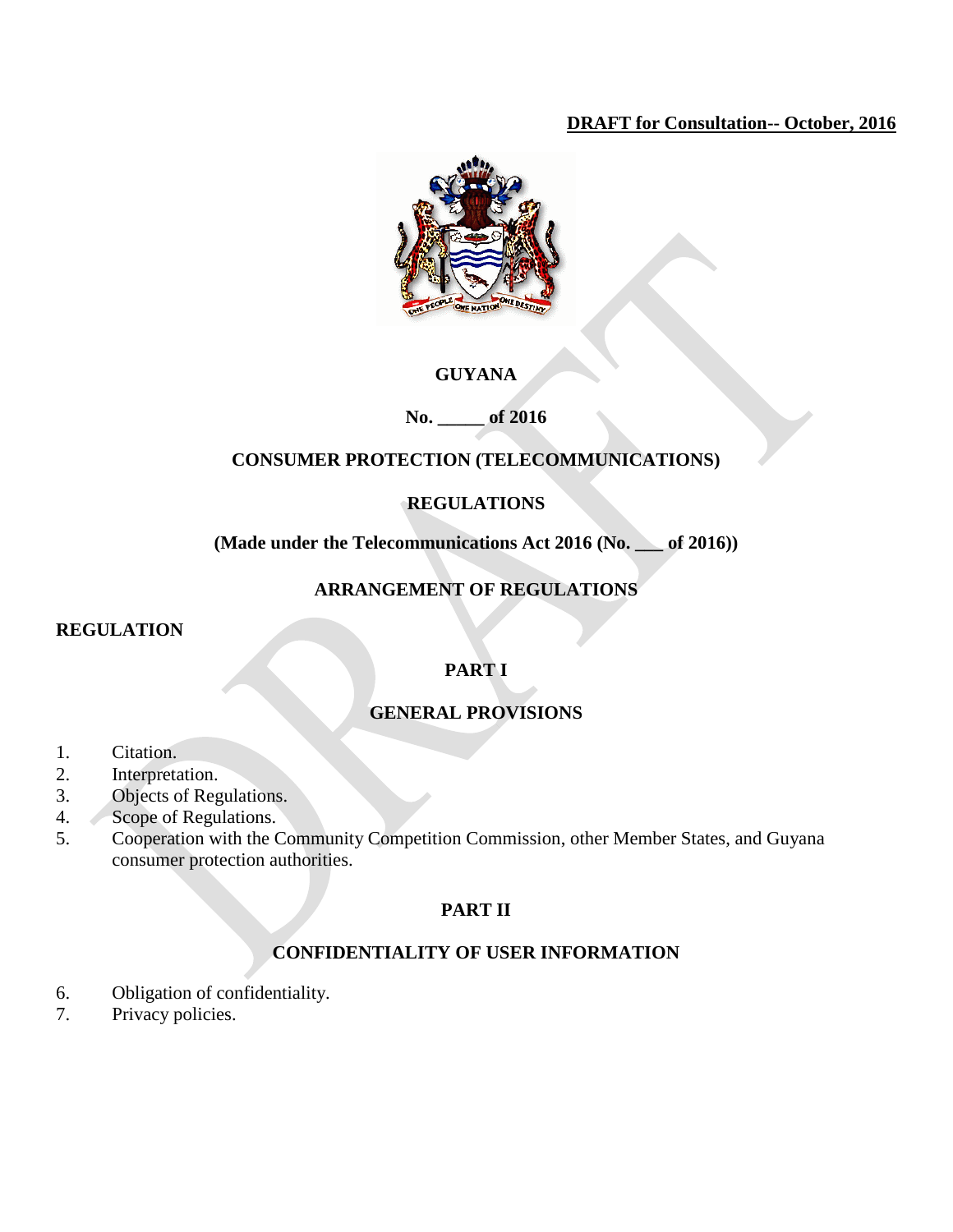#### **PART III**

#### **QUALITY OF SERVICE**

- 8. Quality of service obligations.
- 9. Publication of quality of service standards and performance information; pre-contracting information; advance notice of service interruptions.
- 10. Higher quality of service standards.
- 11. Purchase of telecommunications services from wholesale telecommunications undertakings for provision to consumers.
- 12. Connection of telecommunications service.
- 13. Performance logs.
- 14. Reporting to the Commission.
- 15. Force majeure.
- 16. Determinations of failure to achieve quality of service standards.

## **PART IV**

#### **CONSUMER CODES OF PRACTICE**

- 17. General principles.
- 18. Provision of information to consumers.
- 19. Service contracts and other terms and conditions of service; conduct with regard to consumers.
- 20. Operator and directory assistance; directories.
- 21. Differently-abled persons.
- 22. Access to emergency telecommunications services.
- 23. Advertising.
- 24. Billing.
- 25. Security deposits.
- 26. Consumer obligations.
- 27. Consumer complaints.
- 28. Consumer code compliance.

## **PART V**

#### **OFFENCES AND PENALTIES**

- 29. Penalty for failure to publish a Privacy Policy.
- 30. Penalty for failure to provide information on, or take other required steps regarding, quality of service standards.
- 31. Penalty for failure to obey order of the Commission.
- 32. Penalty for deceptive, misleading, fraudulent or unfair conduct.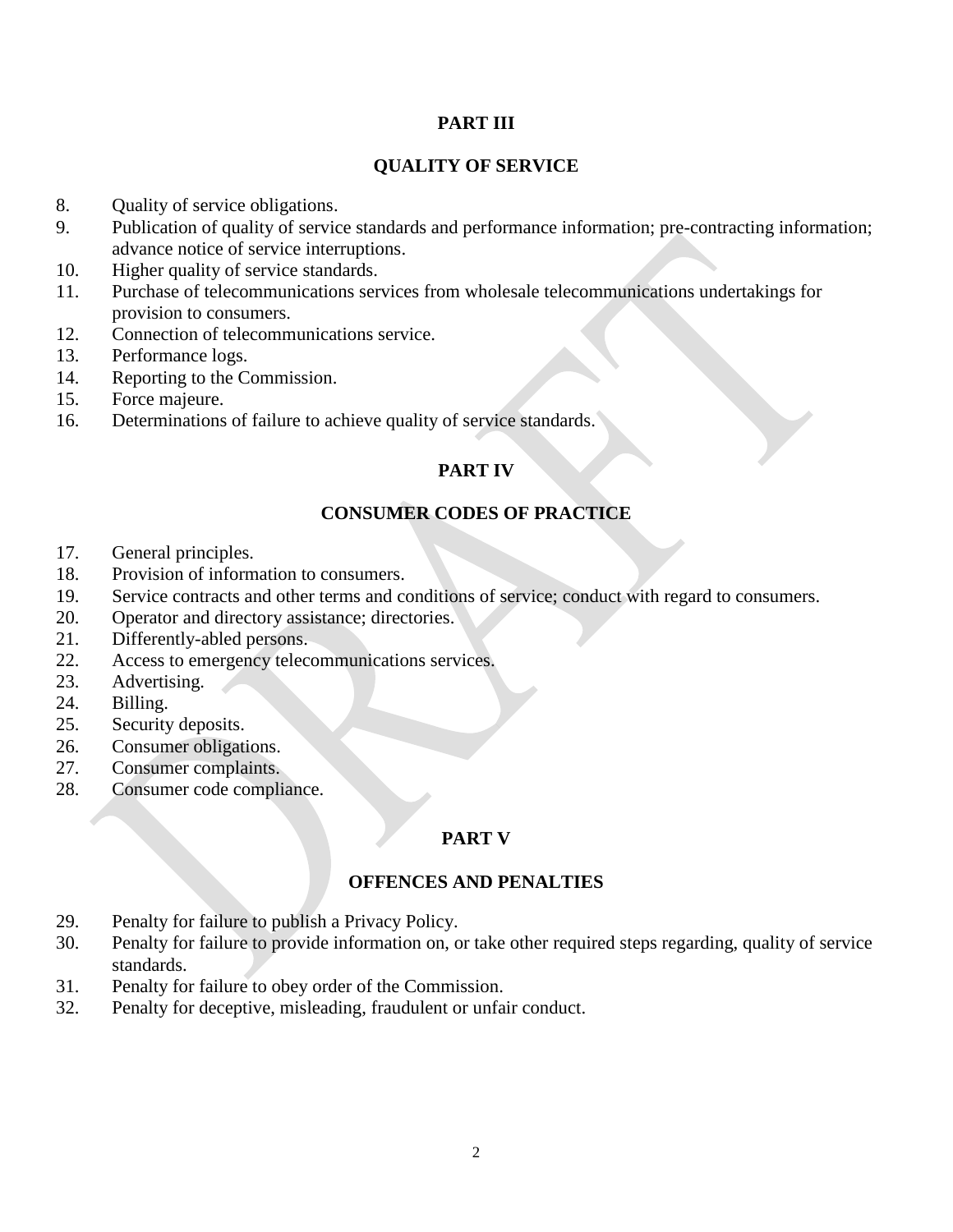- SCHEDULE 1: QUALITY OF SERVICE STANDARDS FOR FIXED PUBLIC TELECOMMUNICATIONS SERVICES
- SCHEDULE 2: QUALITY OF SERVICE STANDARDS FOR MOBILE PUBLIC TELECOMMUNICATIONS SERVICES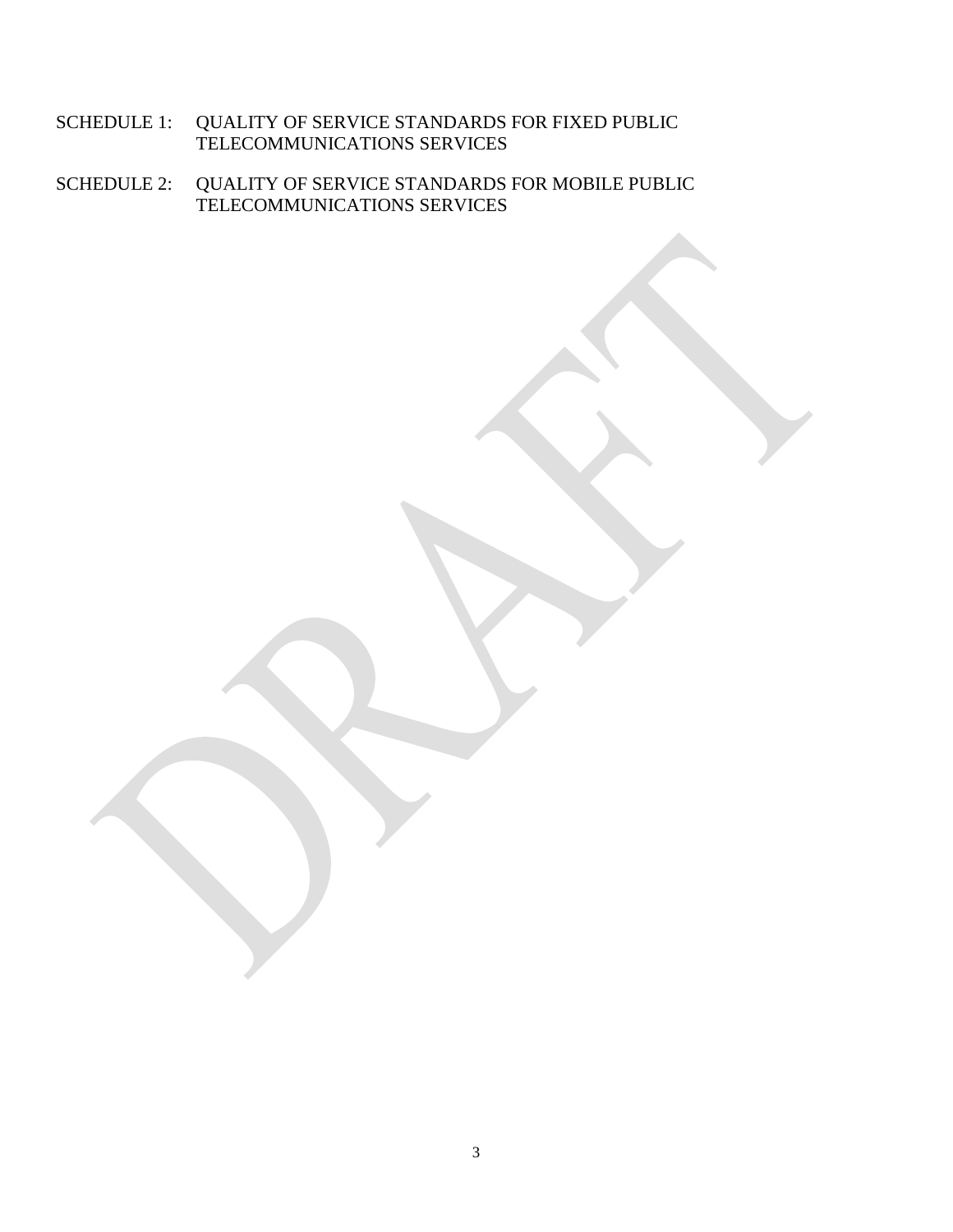## **IN THE EXERCISE OF THE POWERS CONFERRED UPON ME BY SECTION 85 OF THE TELECOMMUNICATIONS ACT 2016 (NO. \_\_\_ OF 2016)**

## **I HEREBY MAKE THE FOLLOWING REGULATIONS**

## **PART I**

### **GENERAL PROVISIONS**

| <b>Citation.</b> | 1. | These Regulations may be cited as the Consumer Protection<br>(Telecommunications) Regulations.                                                                                                                                                                              |
|------------------|----|-----------------------------------------------------------------------------------------------------------------------------------------------------------------------------------------------------------------------------------------------------------------------------|
| Interpretation.  | 2. | In these Regulations, unless the context otherwise requires --                                                                                                                                                                                                              |
|                  |    | "bill" and "billing" mean any record of, or system for<br>recording, and any statement reflecting, the prices and<br>any other charge to a consumer for the provision of<br>telecommunications services by a service provider, on<br>either a post-paid and pre-paid basis; |
| No. __ of 2016   |    | "disabilities" and "differently-abled" have the same meaning<br>as provided in paragraph 2(1) of the Universal Access<br>and Universal Services (Telecommunications)<br>Regulations;                                                                                        |
|                  |    | "Community" means the Caribbean Community pursuant to<br>the Treaty;                                                                                                                                                                                                        |
|                  |    | "Community Competition Commission" means the<br><b>Competition Commission established under Article</b><br>171 of the Treaty;                                                                                                                                               |
|                  |    | "facility" has the meaning provided for in section $2(1)$ ;                                                                                                                                                                                                                 |
|                  |    | "General Consumer Code" has the meaning provided for in<br>paragraph $17(1)$ ;                                                                                                                                                                                              |
|                  |    | "individual consumer code" has the meaning provided for in<br>paragraph 17(2);                                                                                                                                                                                              |
|                  |    | "Member State" means a Member State of the Community<br>excluding an Associate Member of the Community;                                                                                                                                                                     |
|                  |    | "performance log" has the meaning provided for in paragraph<br>13;                                                                                                                                                                                                          |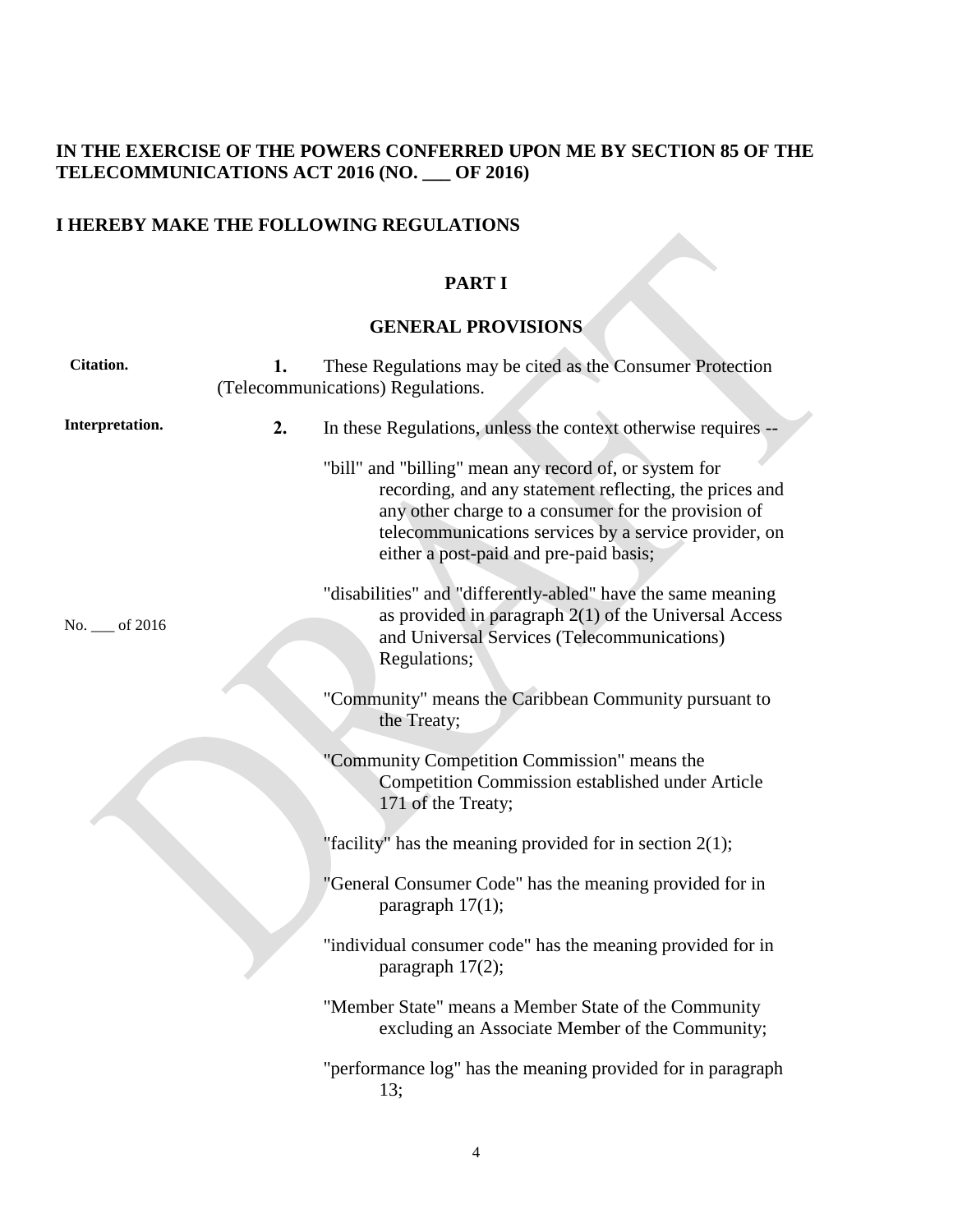|                                                                                                   |    | "Privacy Policy" has the meaning provided for in paragraph<br>7(3);                                                                                                                                                             |
|---------------------------------------------------------------------------------------------------|----|---------------------------------------------------------------------------------------------------------------------------------------------------------------------------------------------------------------------------------|
|                                                                                                   |    | "service contract" means any agreement, in writing or<br>otherwise, between a service provider and a consumer<br>in relation to the provision of a telecommunications<br>service to such consumer by such service provider; and |
|                                                                                                   |    | "Treaty" means the Revised Treaty of Chaguaramas<br>establishing the Community.                                                                                                                                                 |
| Objects of<br><b>Regulations.</b>                                                                 | 3. | The objects of these Regulations are --                                                                                                                                                                                         |
|                                                                                                   |    | to provide for the confidentiality of information of consumers and<br>(a)<br>other users of telecommunications services and telecommunications<br>networks;                                                                     |
|                                                                                                   |    | to establish minimum quality of service standards to be met by service<br>(b)<br>providers;                                                                                                                                     |
|                                                                                                   |    | to establish the principles governing the obligations of service<br>(c)<br>providers to consumers and the resolution of consumer complaints;<br>and                                                                             |
|                                                                                                   |    | to implement the objectives and requirements of Chapter Eight, Part<br>(d)<br>Two of the Treaty, as they pertain to the protection of consumers and<br>other users of telecommunications services in Guyana.                    |
| Scope of<br><b>Regulations.</b>                                                                   | 4. | The Regulations shall apply to --                                                                                                                                                                                               |
|                                                                                                   |    | with regard to paragraphs 6 and $7(1)$ and (2), any telecommunications<br>(a)<br>undertaking that operates a telecommunications network used by, or<br>provides a telecommunications service to, any user;                      |
|                                                                                                   |    | with regard to Part III, every service provider that provides any<br>(b)<br>telecommunications service set forth from time to time in paragraph<br>8(1) and the Schedules; and                                                  |
|                                                                                                   |    | with regard to all other provisions of these Regulations, every service<br>(c)<br>provider that provides telecommunications services to consumers.                                                                              |
| <b>Cooperation with</b><br>the Community                                                          | 5. | With regard to telecommunications, the Commission shall cooperate with $-$                                                                                                                                                      |
| Competition<br>Commission, other<br><b>Member States,</b><br>and Guyana<br>consumer<br>protection |    | the Community Competition Commission for the purpose of Article<br>(a)<br>186 of the Treaty;                                                                                                                                    |
|                                                                                                   |    |                                                                                                                                                                                                                                 |

5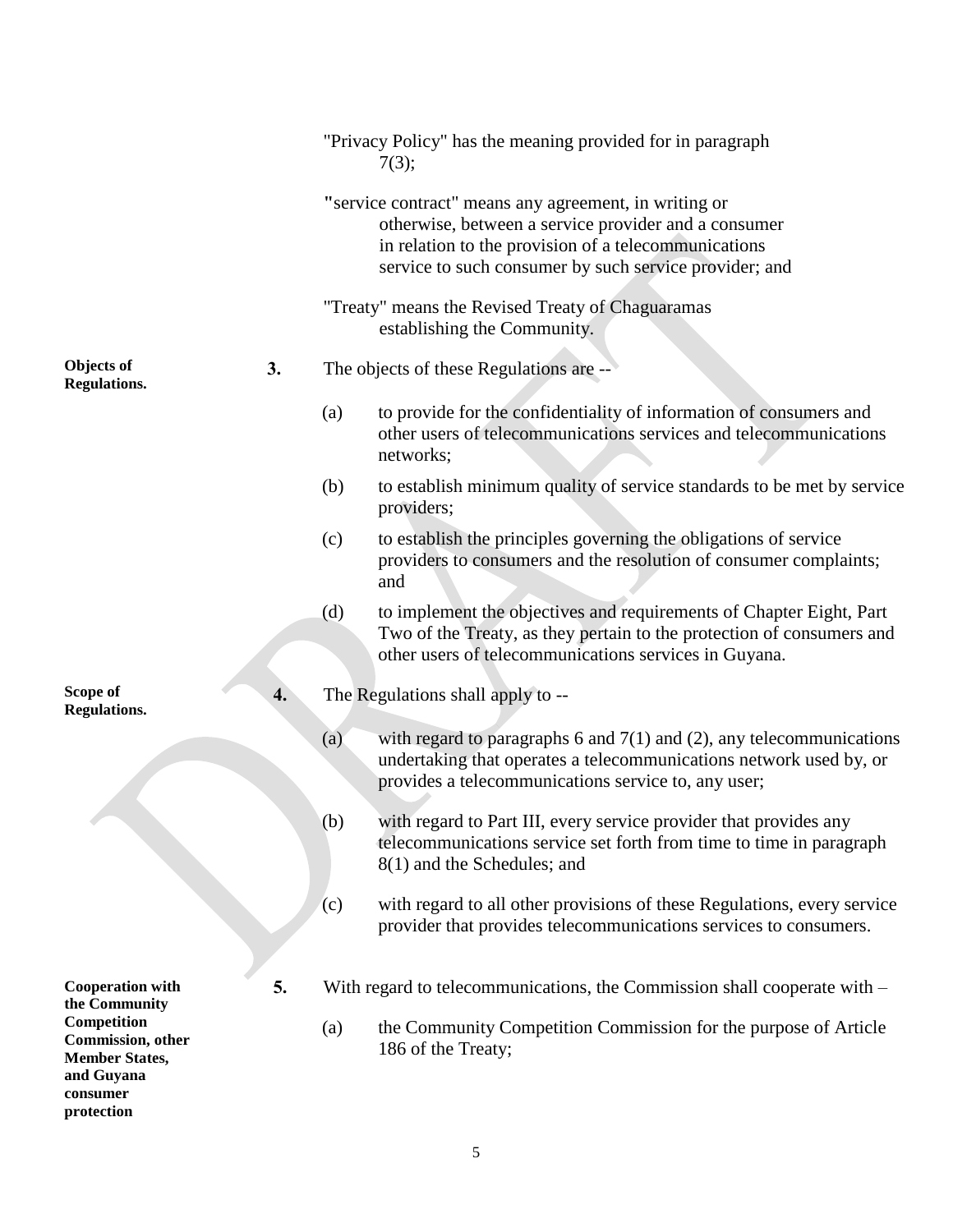**authorities.**

- (b) consumer protection authorities of other Member States for the purpose of achieving the objectives of Chapter Eight, Part Two of the Treaty; and
- (c) any consumer protection commission that may be established in legislation enacted in Guyana, with regard to the respective powers and functions of the Commission and any such consumer protection commission.

#### **PART II**

#### **CONFIDENTIALITY OF USER INFORMATION**

**Obligation of confidentiality. 6.** (1) Every telecommunications undertaking that operates a telecommunications network or provides a telecommunications service shall maintain the confidentiality of, and refrain from using or disclosing, any confidential, personal or proprietary information of any user, originating from -- (a) any such user; (b) any usage of the telecommunications network or telecommunications service by such user or any other information received or obtained regarding such user in connection with the operation of the telecommunications network or provision of the telecommunications services, for any purpose other than to -- (i) operate such telecommunications network or provide such telecommunications service; (ii) bill and collect charges, and seek legal redress against the relevant user subject to an appropriate protective order; (iii) protect the rights or property of such telecommunications undertaking operating the telecommunications network or providing the telecommunications service; (iv) protect users from the fraudulent use of the telecommunications network or telecommunications

(v) respond to a subpoena or other lawful process, subject

service;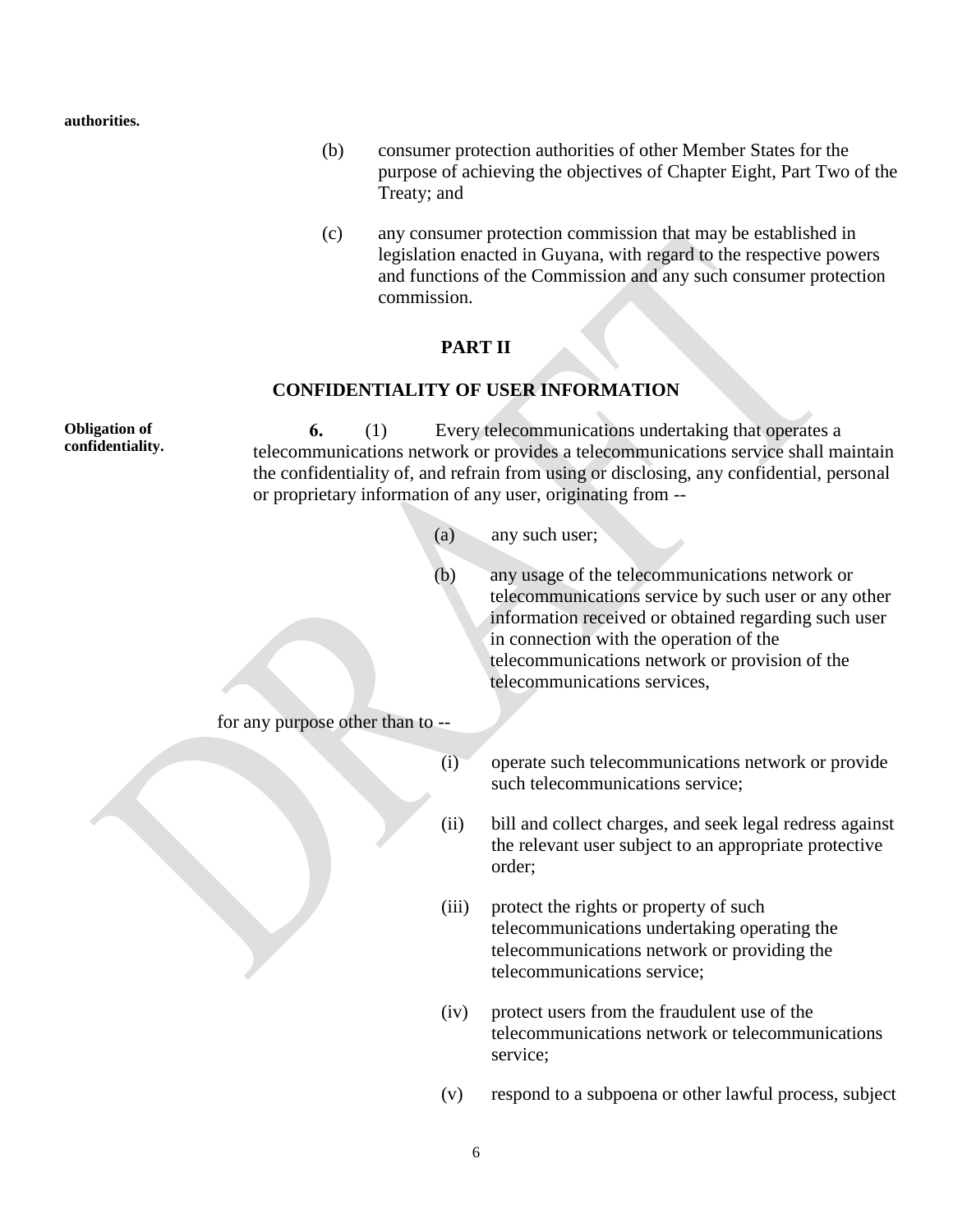to an appropriate protective order;

- (vi) publish the name, address and telephone number of consumers in publicly-available directories, to the extent authorised or required in a licence and consented to by the user;
- (vii) conduct such other activities as may be authorised or required by the Minister or other Government agency in the regulations, by order, by directive or in the terms of a licence, or by the Commission by order; or
- (viii) comply with the terms of the Interception of Communications Act, No. 21 of 2008, or the order of a court of competent jurisdiction.

(2) For purposes of subparagraph (1) and the other provisions of

- (a) "personal information" means any information of a personal nature relating to a user, including his address, financial status, occupation, marital status and any other identifying, quantitative or qualitative information regarding that user;
- (b) "proprietary information" means information that relates to the use of a telecommunications service or telecommunications network by a user, including the quantity, technical configuration, type, origination, destination, content or amount of such use; and
- (c) "confidential information" means personal information or proprietary information, or both, as the context requires.

**Privacy policies. 7.** (1) Every telecommunications undertaking subject to paragraph 6 shall establish internal policies and procedures to ensure the strict supervision and control of confidential, personal and proprietary information, and shall --

- (a) strictly limit access to any such information to its officers, employees, subcontractors, representatives and agents with a legitimate need to know such information; and
- (b) require each of its officers, employees, subcontractors, representatives and agents, regardless of whether they have been granted access to such information, to keep any such information that comes into his knowledge or possession confidential in accordance with this Part, by the terms of

this Part --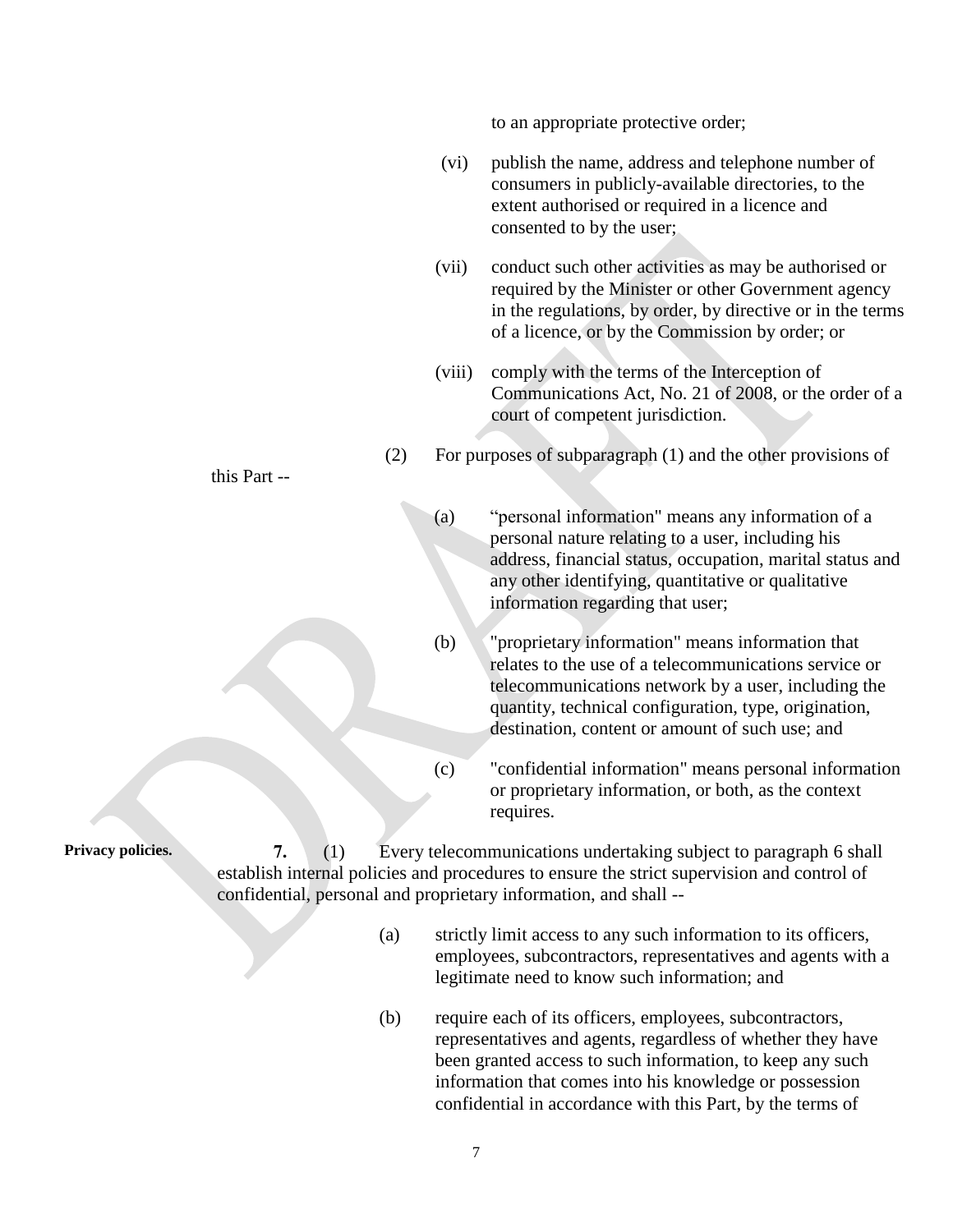confidentiality agreements and other relevant agreements or, in relation the telecommunications undertaking's officers and employees, by the terms of an internal user information privacy policy that is binding upon such officers and employees.

(2) Every agreement and policy binding upon an officer, employee, subcontractor, representative or agent under subparagraph (1)(b) shall provide that it survives any termination of the employment of such officer or employee, or the termination of a relevant agreement with any such officer, employee, subcontractor, representative or agent, and each telecommunications undertaking subject to this paragraph shall maintain such agreements and policies as part of its permanent records.

(3) In addition to the other obligations of this Part, every telecommunications undertaking that provides telecommunications services directly to consumers shall publish a Privacy Policy that, at a minimum, incorporates the obligations of such telecommunications undertaking under this Part, and shall provide such Policy to its consumers by --

- (a) posting it on its website;
- (b) including it in written communications to each consumer of post-paid telecommunications services on a semi-annual basis and whenever there is any material change to the Privacy Policy;
- (c) publishing it in a newspaper of nationwide circulation in Guyana at least once in every six-month period and whenever there is material change to the Privacy Policy, and in any publicly-available directory of the telecommunications undertaking; and
- (d) disseminating it in such other manner as the Commission may direct.

## **PART III**

## **QUALITY OF SERVICE**

- **8.** (1) Every service provider that provides --
	- (a) the fixed public telecommunications services set forth on Schedule 1; or
	- (b) the mobile public telecommunications services set forth on Schedule 2,

**Quality of service obligations.**

8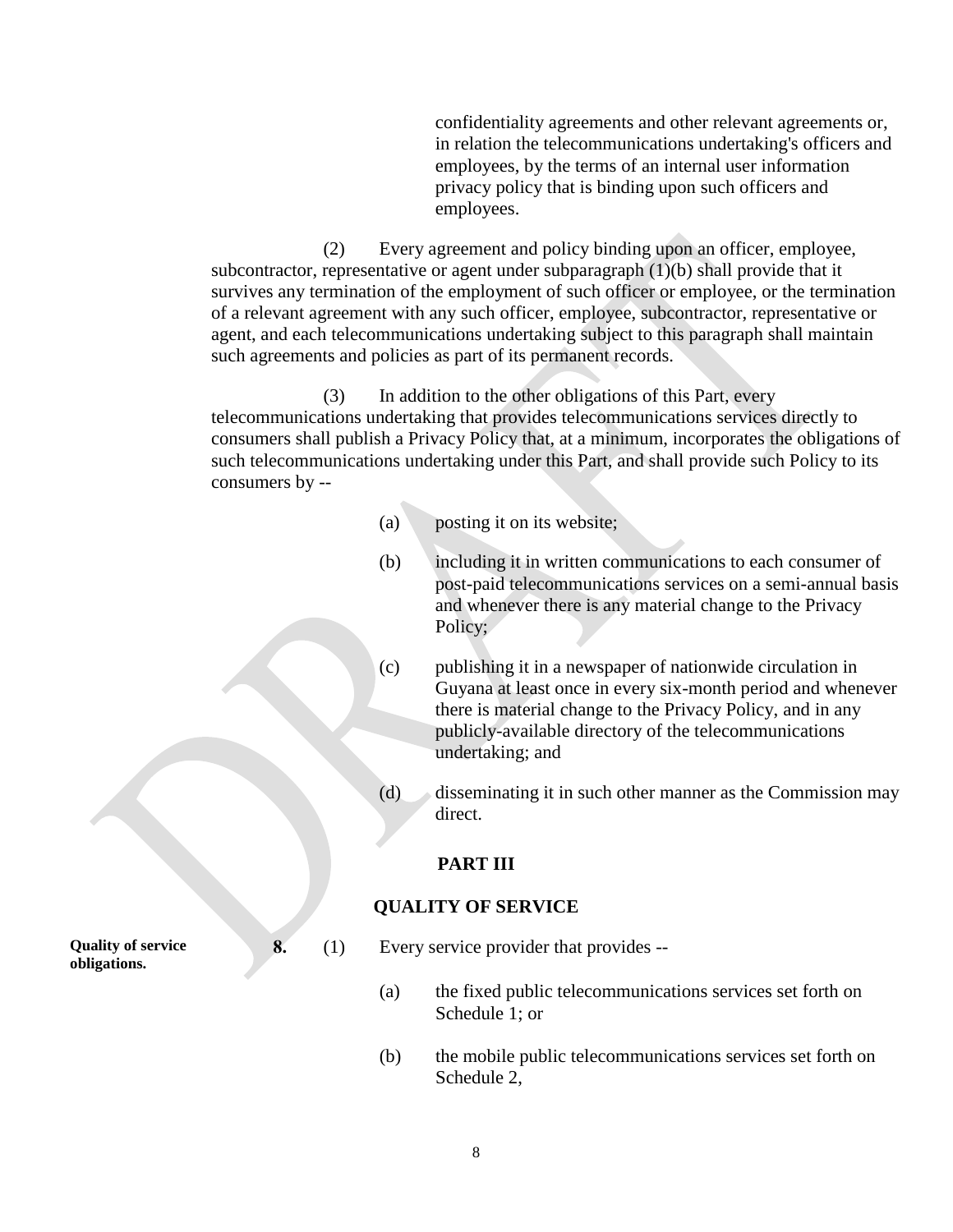to consumers shall comply with the quality of service standards set forth on the respective Schedules.

(2) The Minister may, by order issued after reaching agreement with the Commission, amend subparagraph (1) to add or remove any telecommunications service provided to consumers or amend or add any Schedule to add, remove, or revise any quality of service standard applicable to the telecommunications services provided for from time to time in subparagraph (1) and the Schedules.

(3) Subject to subparagraph (5), the Commission may, on its own initiative at any time and after consulting with service providers and consumers that may be affected, make recommendations to the Minister that amendments be made to subparagraph (1) or the Schedules, or both, through the Minister's exercise of his powers under subparagraph (2).

- (4) The Commission shall --
	- (a) within sixty days of the effective date of these Regulations; and
	- (b) within ten days of any amendment of subparagraph (1) or any Schedule,

send written notice to each service provider that is determined by the Commission to be subject to subparagraph (1) and the other provisions of this Part, identifying --

- (i) the telecommunications services provided by the service provider that are, or have been, included in subparagraph (1) and the relevant Schedule; and
- (ii) the Schedule for quality of service standards that is applicable to each such telecommunications service:

Provided that no failure by the Commission to notify a service provider under this subparagraph shall excuse any such service provider from complying with any quality of service standard provided for in these Regulations and applicable to the telecommunications services offered by it.

(5) Notwithstanding the permissive nature of subparagraph (3), within sixty days of the effective date of these Regulations, the Commission shall commence an exercise to identify additional telecommunications services offered to consumers for which quality of service standards should be established in these Regulations, including any additional such standards applicable to the telecommunications services then-currently included in subparagraph (1) and any Schedule, and upon identifying such additional services and standards, the Commission shall make recommendations thereon to the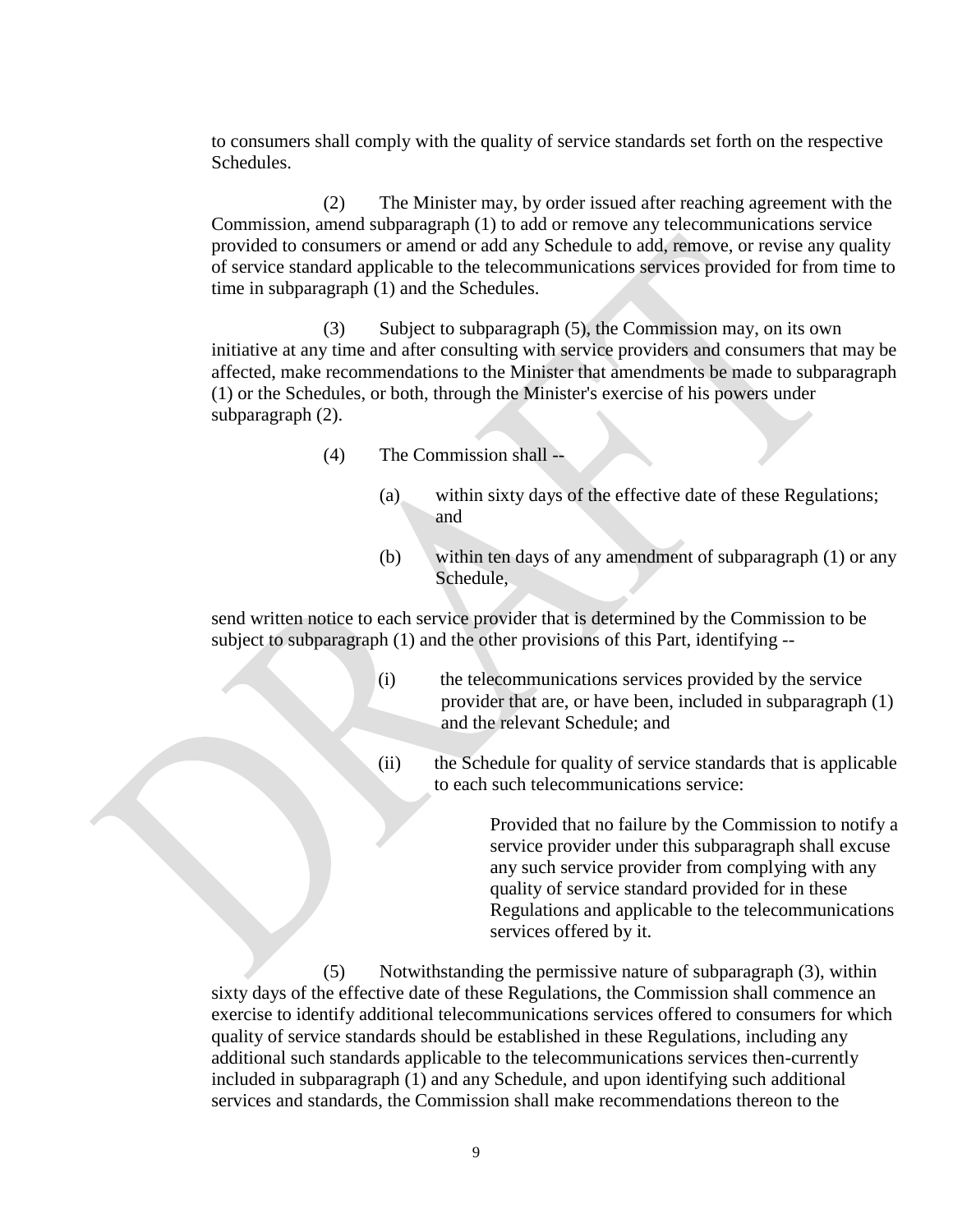Minister for the purpose of the exercise of his powers under subparagraph (2).

- (6) (a) Nothing in these Regulations shall be construed to prevent the Minister from including, in a licence, any quality of service standards that are applicable to any telecommunications service provided to consumers by the service provider so licensed and that are not, at the time of the issuance of such licence, governed by subparagraph (1) and the Schedules.
	- (b) Where quality of service standards are included in a licence as provided in subparagraph (a), such standards shall govern the relevant service provider's performance as to the relevant telecommunications services, and the service provider shall report on, attain, maintain and be liable for such quality of service standards in the same manner provided for in these Regulations as to quality of service standards included in paragraph 8(1) and any Schedule.

**9.** (1) The quality of service standards applicable to specified telecommunications services under this Part shall be made available to the public by --

(a) every service provider subject to this Part by --

- (i) posting clear information on the standards applicable to its telecommunications services on its website and keeping such postings up-to-date at all times;
- (ii) including such standards in clear, written communications to each of its post-paid consumers on at least a semi-annual basis and whenever any change is made to any quality of service standard; and
- (iii) publishing such standards in a newspaper of nationwide circulation in Guyana at least once in every six-month period and whenever any change is made to any quality of service standard;
- (iv) disseminating the standards in such other manner as the Commission may direct; and
- (b) the Commission by --

**Publication of quality of service standards and performance information; precontracting information; advance notice of service interruptions.**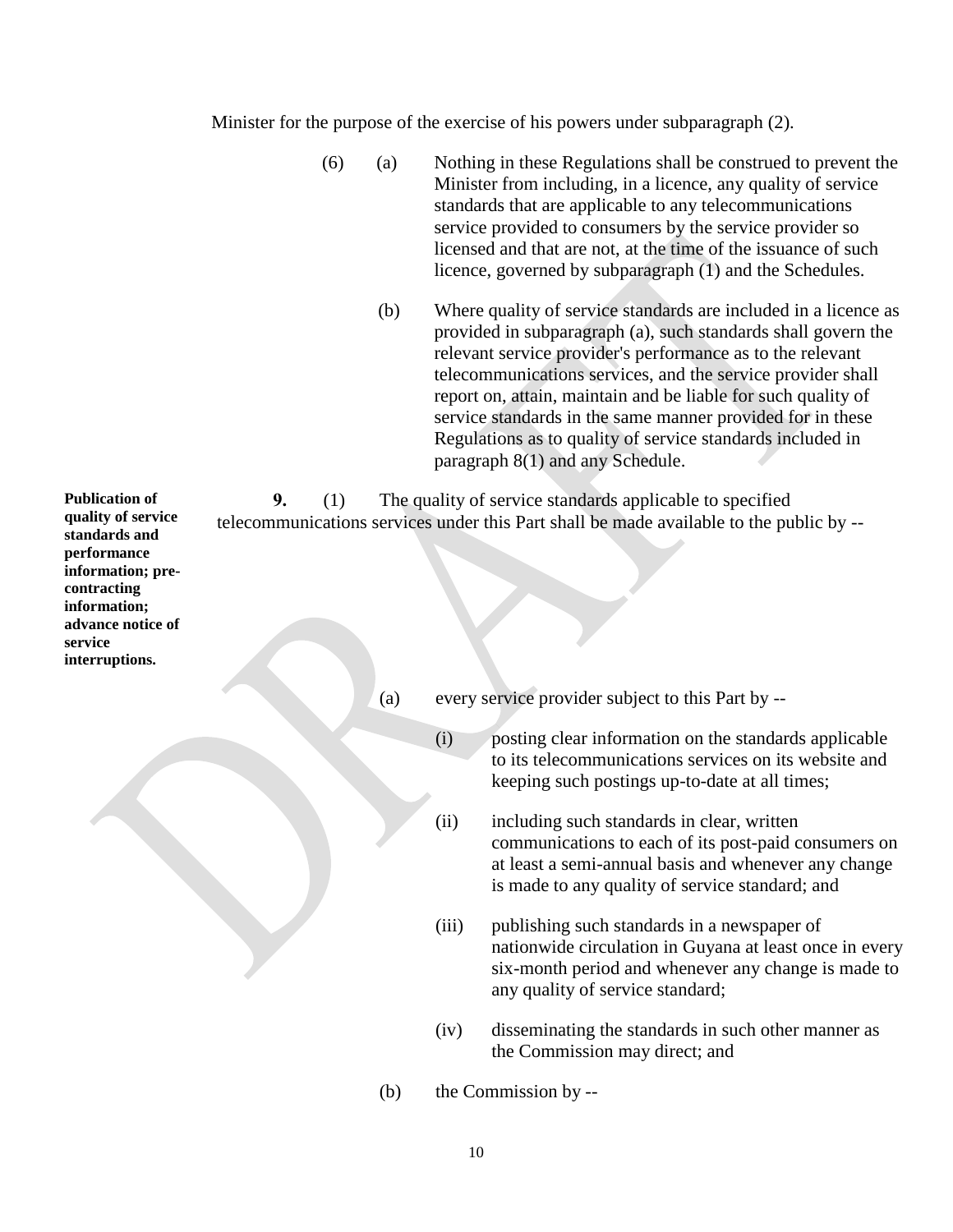- (i) posting such standards on its website;
- (ii) making the standards available to the public upon written request and the payment, in cash or other immediately available funds, of the administrative costs for photocopying such standards; and
- (iii) disseminating the standards in any other manner that the Commission may determine.

(2) Beginning with the date that is ninety days after the effective date of these Regulations, a service provider shall, before concluding a contract with any potential consumer for the provision of telecommunications services, make available to such potential consumer clear and up-to-date information on the quality of service standards for each telecommunications service that the service provider is licensed to provide, regardless of whether any such telecommunications service is then included in paragraph 8(1) and the Schedules.

(3) By January 31 of each year, every service provider shall publish, on its website and in one newspaper of nationwide circulation in Guyana, clear and up-to-date information on --

| (a) | the average performance levels achieved during the previous  |
|-----|--------------------------------------------------------------|
|     | year compared with each criterion and parameter provided for |
|     | in the Schedules; and                                        |

(b) the minimum and average quality of service levels it will provide to consumers in the course of the then-current year,

as to each telecommunications service included in paragraph 8(1) and the Schedules that it offers to consumers.

(4) A service provider shall give consumers advance notice of planned interruptions of any telecommunications service by publishing notices thereof --

- (a) on its website;
- (b) in at least two editions of a newspaper of circulation in the geographical area in which the interruption will occur;
- (c) in the television or radio media with coverage that includes the geographical area in which the interruption will occur; and
- (d) in any other electronic or print media required by the Commission,

with the first notice published under subparagraphs (a), (b) and (c) to appear at least one week before the interruption is planned to occur.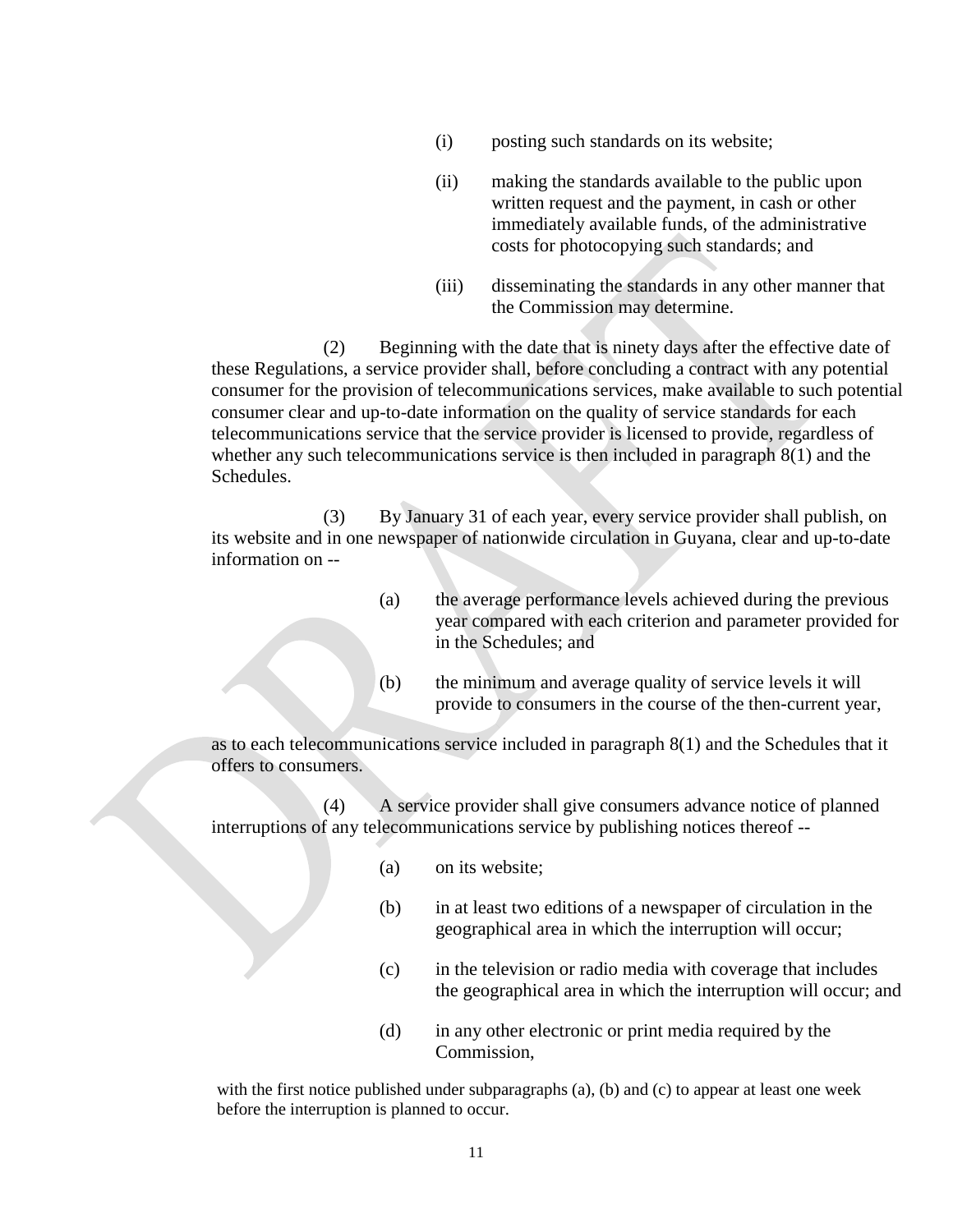(5) A service provider shall notify consumers of unplanned interruptions expeditiously in the same manner required by subparagraph (4)(a), (c) and (d), *mutatis mutandis*, and shall remedy all unplanned interruptions in an expeditious manner such that the relevant telecommunications services are restored at the earliest feasible date.

**Higher quality of service standards.**

**10.** (1) A service provider subject to this Part may adopt and implement quality of service standards that are more stringent than those which it is obligated to achieve under paragraph 8(1) and the Schedules.

- (2) (a) Where a service provider wishes to implement more stringent quality of service standards as provided for in subparagraph (1), it shall notify the Commission of the relevant telecommunications services and the criteria and parameters of such standards in writing, and publish a notice thereof in a newspaper of nationwide circulation in Guyana, at least fourteen days prior to the intended implementation.
	- (b) A notice sent to the Commission under subparagraph (a) shall also provide the details of all other matters relevant to the more-stringent standards, including the methods and systems to be used for their measurement.
	- (c) Upon implementation of the more-stringent standards under subparagraph (1), the service provider shall publish such standards in the manner provided for in paragraph 9(1) and report on its actual and intended achievement of such standards in the manner provided for in paragraph 9(3).

**11.** (1) Any service provider that purchases telecommunications services enumerated in paragraph 8(1) and the Schedules from a wholesale telecommunications undertaking, for the purpose of providing such telecommunications services to consumers, shall enter into an agreement with such wholesale telecommunications undertaking, under which the wholesale telecommunications undertaking is required to provide such telecommunications services in accordance with the quality of service standards on the relevant Schedule:

> Provided that the obligation under these Regulations to provide such telecommunications services to consumers in accordance with the quality of service standards set forth in paragraph 8(1) and the Schedules shall at all times remain with the service provider that purchases such telecommunications services from a wholesale telecommunications undertaking for the purpose of providing them to consumers.

(2) An agreement concluded under subparagraph (1) shall include the following provisions --

**Purchase of telecommunications services from wholesale telecommunications undertakings for provision to consumers.**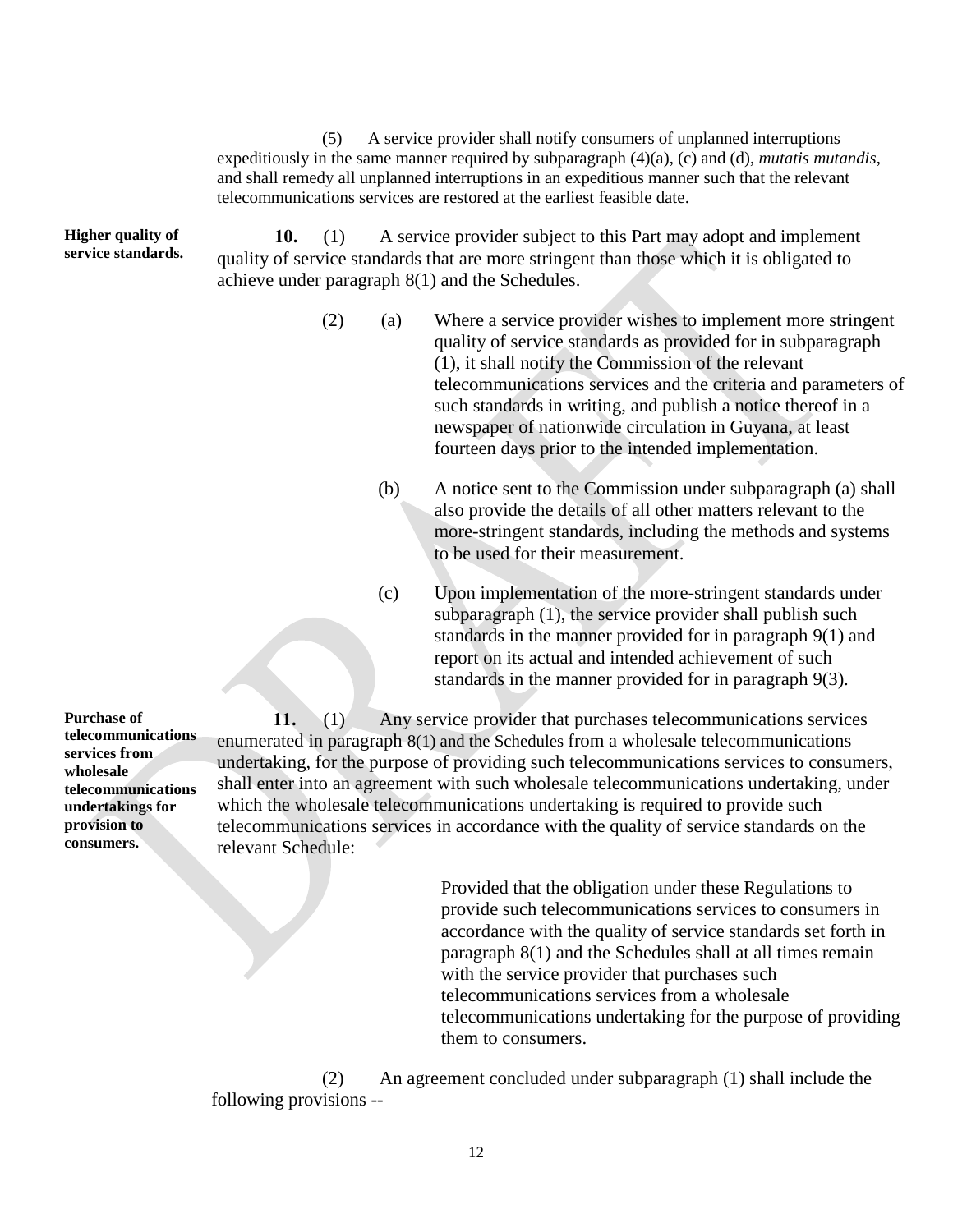- (a) the definition of the telecommunications service being provided;
- (b) the measurement of performance;
- (c) the required performance in accordance with the relevant Schedule;
- (d) the duties of the wholesale telecommunications undertaking;
- (e) the duties of the service provider;
- (f) the response to and management of problems in the delivery of the telecommunications service in accordance with the applicable quality of service standards;
- (g) warranties;
- (h) disaster recovery protocols, mechanisms and safeguards;
- (i) dispute resolution;
- (j) consequences for the wholesale telecommunications undertaking's failure to perform as required under the provisions established in subparagraph (2)(c) or to provide the service provider with the information required under subparagraph  $(2)$   $(k)$ ; and
- (k) the requirements for reporting by the wholesale telecommunications undertaking to the service provider, to allow the latter to prepare and submit the reports to the Commission required under paragraph 14.

**Connection of telecommunications service**. **12.** (1) Subject to subparagraph (2), a request for connection of a telecommunications service subject to paragraph 8(1) and the Schedules that does not involve a standard connection are excluded from this Part, to the extent that the service provider --

- (a) does not provide the telecommunications service in the geographical area to which the request relates;
- (b) cannot technically connect the telecommunications service within the time provided for in the relevant Schedule; or
- (c) cannot connect the telecommunications service at all because it is not technically feasible.
- (2) For the purpose of the Commission's determination of whether the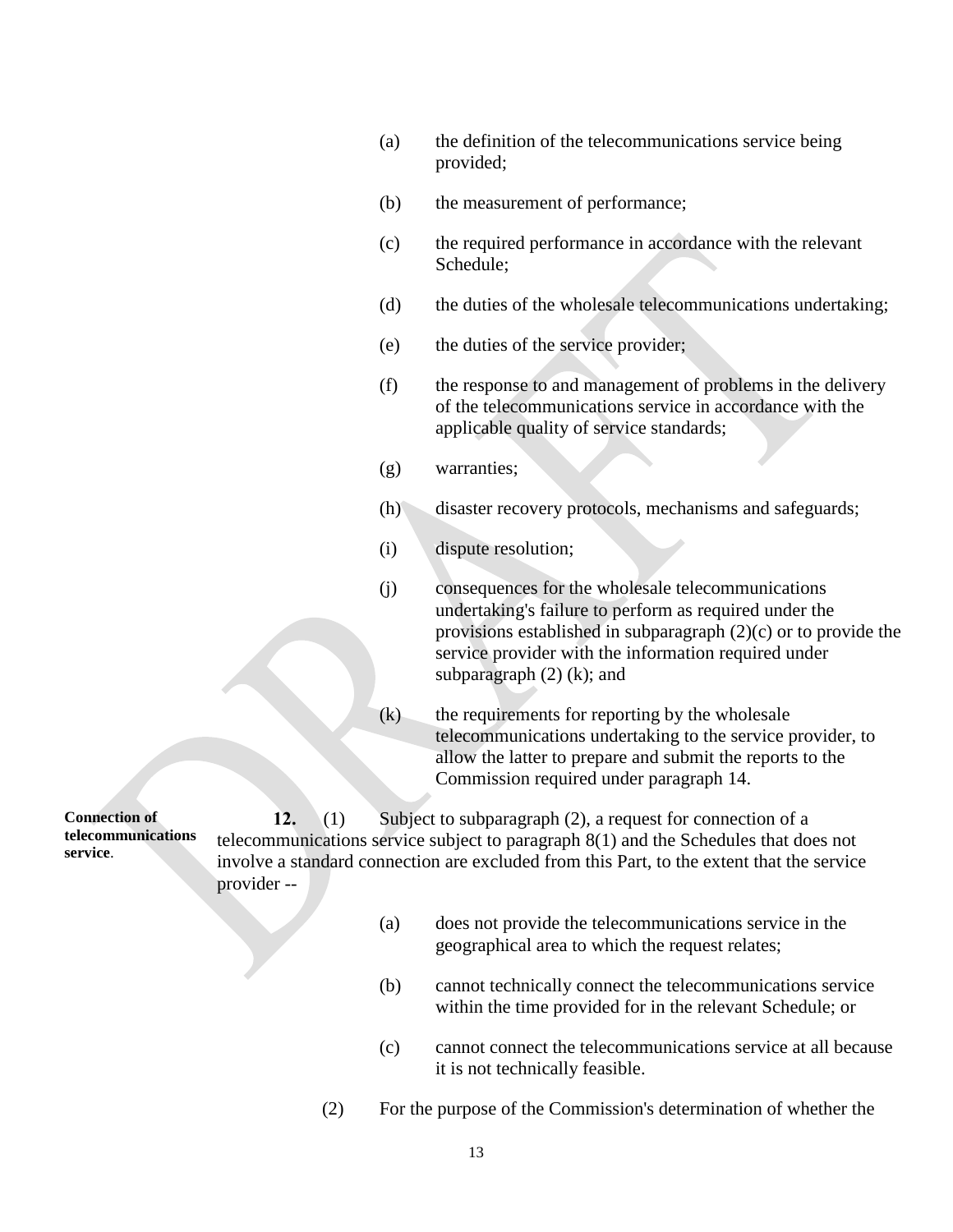service provider has met the relevant quality of service standard, the service provider shall bear the burden of proving to the Commission that it does not provide a telecommunications service in a relevant geographical area, or that a telecommunications service cannot technically be connected within the required time, or that connection is not technically feasible.

(3) Notwithstanding subparagraphs (1) and (2), where the Commission determines that one of the conditions provided for in subparagraphs (1)(a) through (c) exists and the relevant service provider and a relevant consumer agree that a connection will be completed within a time that is longer than that required under the relevant Schedule, connection within that time shall be deemed sufficient by the Commission in determining whether the service provider has performed as required under this Part.

**Performance logs. 13.** (1) A service provider that provides telecommunications services included in paragraph 8(1) and the Schedules or as provided for in paragraph 10 shall, beginning no later than ninety days after the effective date of these Regulations, establish and maintain a performance log in which it shall record quality of service data and measurements of its provision of each such telecommunications service in accordance with the criteria and parameters set forth in the Schedule relevant to such telecommunications services or in the service provider's more stringent standards.

- (2) A service provider subject to this paragraph shall --
	- (a) keep and provide its performance log in any format required by the Commission; and
	- (b) not delete or destroy any part of its performance log for a minimum period of eighteen months after the end of each reporting period provided for in paragraph 14 or such longer time as the Commission may direct in writing.

 $(3)$  In any instance in which paragraph  $8(1)$  or the Schedules have been amended, or in which the service provider has instituted more stringent standards under paragraph 10, the service provider shall, within the thirty days following the effective date of the order effecting such amendment or following the implementation of the more stringent standards, adapt its performance log to record the quality of service data and measurements relevant to such amendments or more stringent standards.

**Reporting to the Commission.**

- **14.** (1) A service provider shall submit to the Commission a written report --
	- (a) by April 30, July 31, October 31 and January 31 of each year, covering its performance during the just-previous quarter; and
	- (b) by January 31 of each year, covering its performance during the just-previous year,

as to each of the telecommunications services set forth on the Schedules that it provides to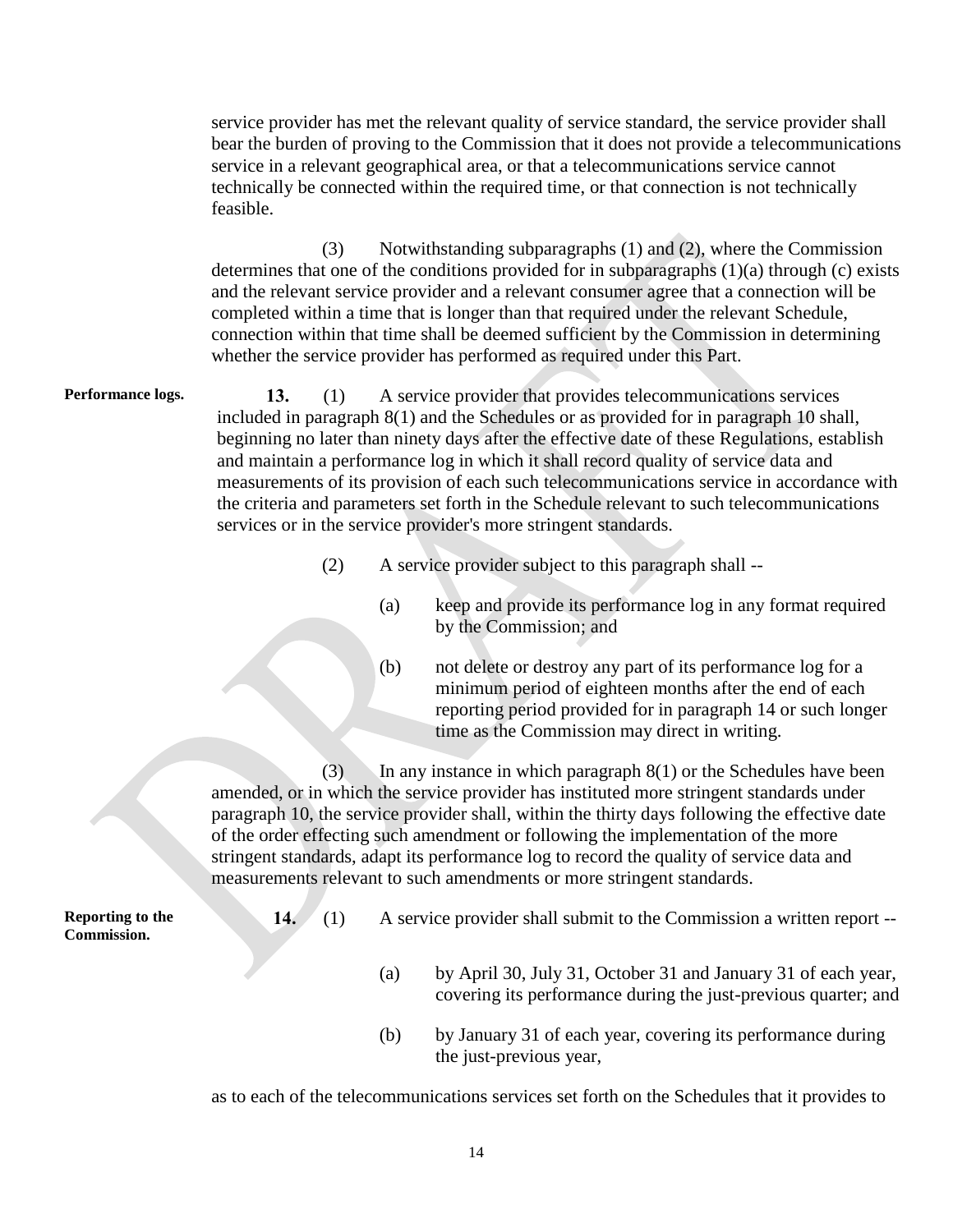consumers, along with a copy of the relevant performance logs covering such just-previous quarter and, with regard to the report submitted on January 31, covering such just-previous year.

(2) Where, in any quarter or any year, a service provider has not attained or maintained the quality of service standards for any telecommunications service set forth in paragraph 8(1) and the Schedules, it shall state in the relevant report the reasons for such failure and the time within which it shall attain the required standards.

(3) A service provider that fails to attain and maintain the quality of service standards established under these Regulations shall be subject to the proceedings, orders and penalties provided for in paragraph 16.

Force majeure. 15. (1) Where an event of force majeure affects the quality of service for a telecommunications service subject to paragraph 8(1) and the Schedules and provided by a service provider, the service provider shall, within the reporting period in which the event of force majeure occurs --

- (a) provide the Commission with prompt written notice of the event of force majeure, its nature and effect and detailed written information on its efforts to comply with the applicable quality of service standards during the event of force majeure; and
- (b) notify the Commission and the public by --
	- (i) a posting on the service provider's website;
	- (ii) a notice published in at least one edition of a newspaper of nationwide circulation in Guyana;
	- (iii) written notice to the Commission; and
	- (iv) any other manner that the Commission may direct,

of the extent to which it has achieved, or failed to achieve, the applicable quality of service standards during the event of force majeure.

(2) In evaluating whether to excuse a service provider from a failure to attain or maintain applicable quality of service standards due to an event of force majeure, the Commission shall take into account factors relating to --

- (a) any changes in technical or operating conditions due to the event of force majeure that were, or were not, within the reasonable control of the service provider;
- (b) any deficiencies due to the event of force majeure arising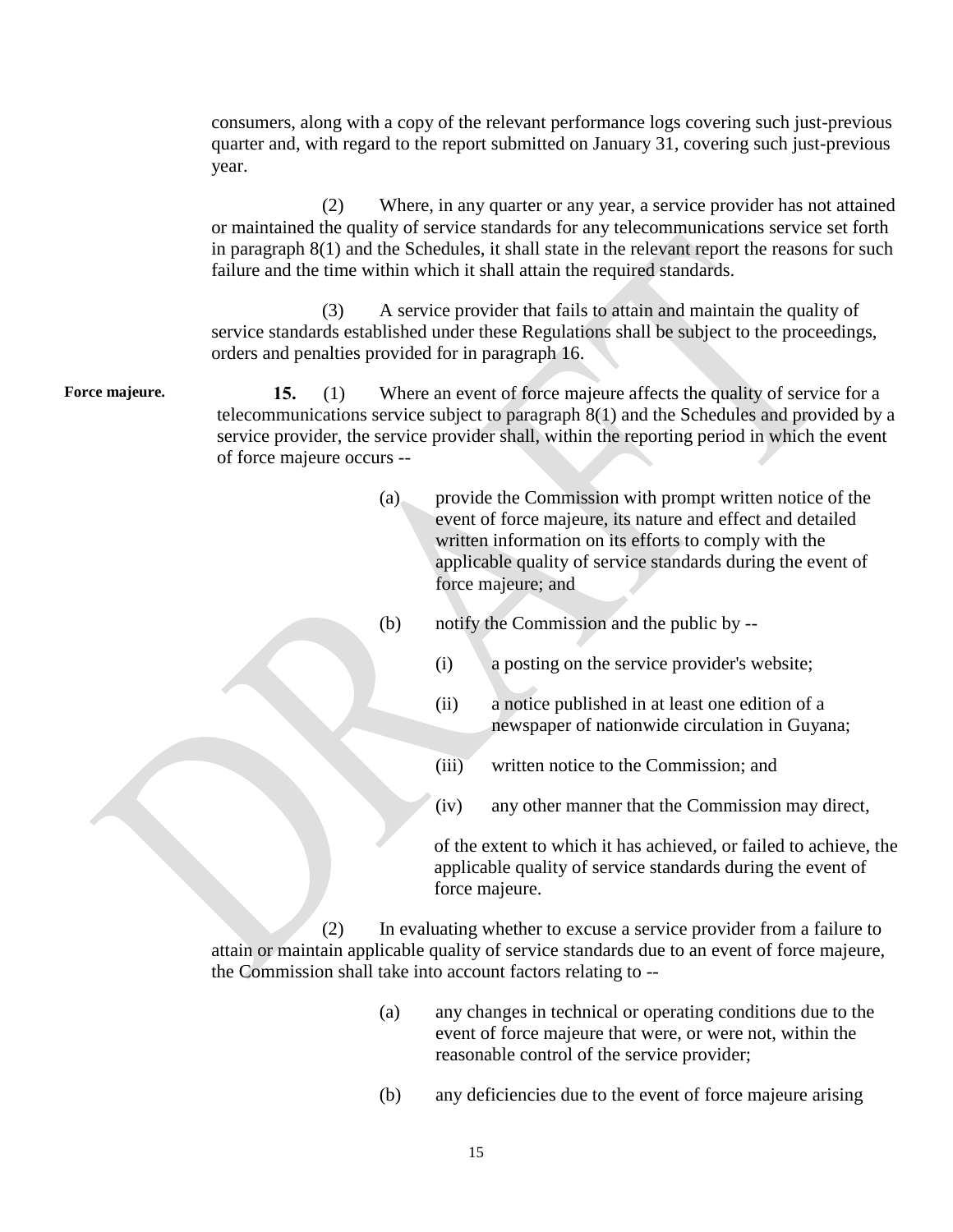partly or wholly from the performance of another person on which the service provider reasonably relied for its attainment or maintenance of the quality of service standards; and

(c) any other factors that it deems relevant to the event of force majeure and the service provider's performance during it

(3) Where a service provider is unable to submit a report required under paragraph 14 for a quarter during which an event of force majeure notified to the Commission under subparagraph (1)(a) occurred or is ongoing, it may apply to the Commission in writing for an extension of time to submit such report, and if the Commission finds that an extension of time is warranted, it shall grant the same.

**16.** (1) Where the Commission finds, at any time on its own initiative or upon the filing of a complaint by any consumer or class of consumers, that the quality of service provided by a service provider is not in accordance with the standards provided for in paragraph 8(1) and the Schedules, it shall issue an order prescribing the time within which the service provider must achieve the required quality of service standards, which, where circumstances warrant, may include achieving such standards in stages with specified time limits.

- (2) (a) Any proceeding under subparagraph (1) shall be conducted in accordance with the procedures provided for in Part X of the Public Utilities Commission Act, as may be supplemented by rules promulgated by the Commission under section 87 of such Act, and where no time limits for the various steps in such procedure are provided for in Part X of that Act or in any such rules, the Commission shall set such time limits as may achieve a fair and expeditious procedure.
	- (b) A service provider for which proceedings or any investigation is carried out under this paragraph shall be subject to the applicable assessments provided for in section 65 of the Public Utilities Commission Act.

(3) Any order issued by the Commission under subparagraph (1) may also include monetary penalties against the service provider that has failed to attain or maintain a required quality of service standard, in an amount deemed by the Commission to be necessary to provide reasonable compensation to consumers of the telecommunications service for which the required quality of service standard has not been attained or maintained, in an amount that is not more than one-half of one percent of the gross annual revenues to the service provider.

(4) In imposing any penalty under subparagraph (3), the Commission shall have regard to --

> (a) the nature and extent of the failure to attain or maintain quality of service standards, including the extent to which it

**Determinations of failure to achieve quality of service standards.**

Cap 57:01

Cap 57:01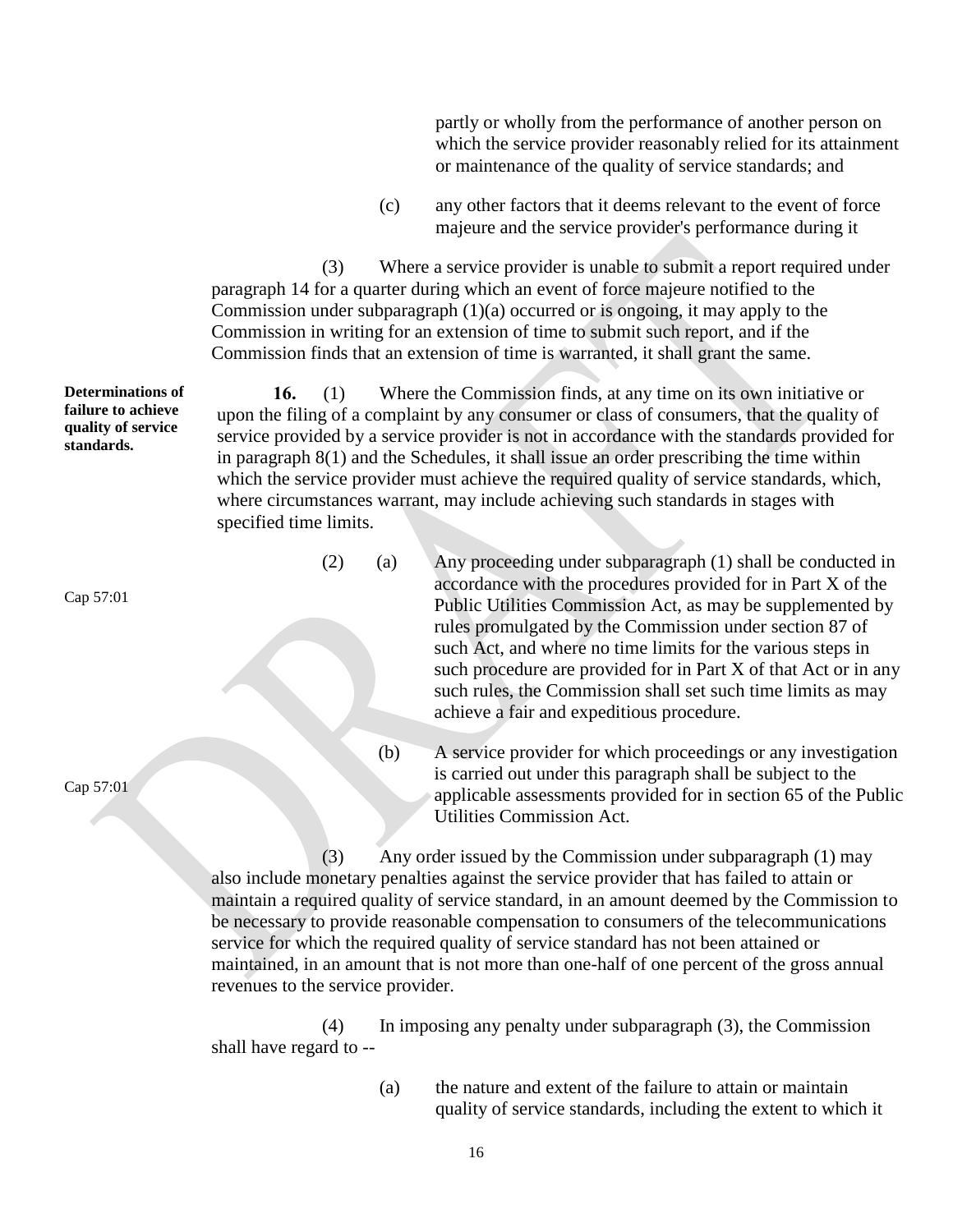was contrary to the welfare or interests of consumers;

- (b) whether consumers had the ability to freely change their service provider for any telecommunications service for which the quality of service standards were not attained or maintained;
- (c) the circumstances of the failure; and
- (d) any previous determination that the service provider failed to attain or maintain a required quality of service standard

(5) Any fine imposed under subparagraph (3) shall be allocated by the service provider to the accounts of the consumers of the telecommunications services to which the failure to attain or maintain the required quality of service standards relates, in the manner and within the time required in the relevant order and under the continuing supervision of the Commission until such compensation is allocated in full.

#### **PART IV**

#### **CONSUMER CODES OF PRACTICE**

**17.** (1) This Part sets forth the minimum terms and conditions, or General Consumer Code, that shall govern relations between service providers and consumers with regard to the provision of telecommunications services, and shall become applicable to every such service provider on the date that is ninety days from the effective date of these Regulations.

(2) A service provider may at any time prepare and submit to the Commission a proposed individual consumer code specific to the provision of telecommunications services to consumers by such service provider, containing proposed terms and conditions that are no less favourable to consumers than the provisions of this Part.

(3) Within thirty days of the submission of a proposed individual consumer code by a service provider, the Commission shall --

- (a) approve the proposed individual consumer code without alteration;
- (b) approve the proposed individual consumer code with such alterations as the Commission identifies as necessary to meet the minimum requirements of this General Consumer Code;
- (c) deny approval of the proposed individual consumer code, with directions to the service provider regarding the manner in which the proposed code must be improved or further

**General principles.**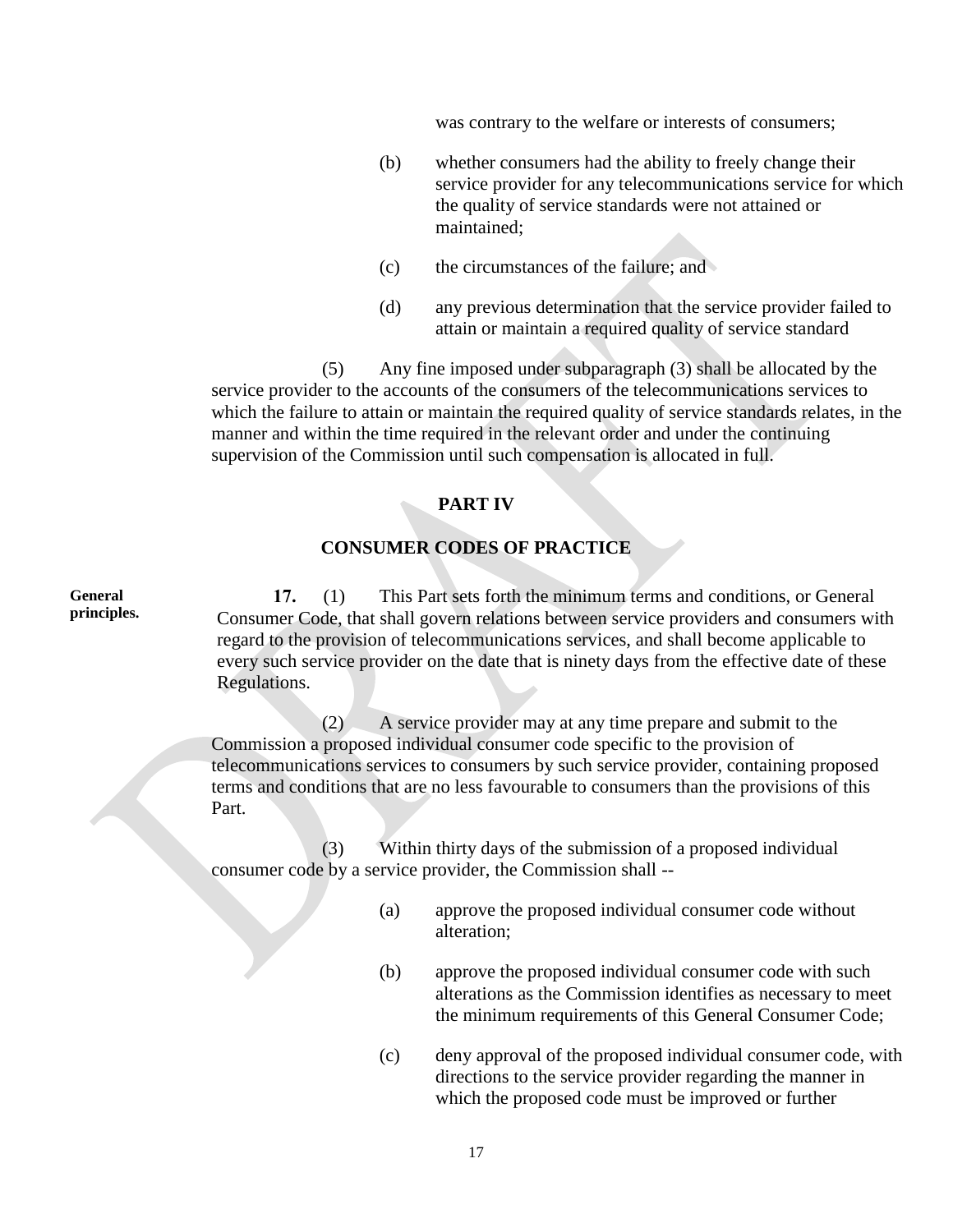developed; or

(d) designate an additional period of time for its review of the proposed individual consumer code, not to exceed sixty days, within which it shall take any of the actions provided for in subparagraph  $(a)$ ,  $(b)$  or  $(c)$ .

(4) Upon the approval of an individual consumer code by the Commission, the service provider shall publish such individual consumer code --

- (a) by posting on the service provider's website;
- (b) in at least one edition of a newspaper of nationwide circulation in Guyana at least once in every six-month period and in any publicly-available directory of the service provider;
- (c) in written communications to each of its post-paid consumers on at least a semi-annual basis; and
- (d) in such other manner as the Commission may direct,

and beginning with the first such publication date, such individual consumer code shall govern the provision of telecommunications services and related consumer practices applicable to such service provider and its consumers.

(5) A service provider shall provide a copy of its approved individual consumer code, free of charge, to any consumer upon request.

(6) A service provider that contravenes this Part or the provisions of its individual consumer code approved by the Commission shall be subject to the proceedings, orders and fines provided for in paragraph 28(4) through (8).

(7) Within the thirty days following any amendment of this Part, every service provider with a previously-approved individual consumer code shall amend such code as may be required to give effect to such amendments, and shall provide the Commission with a written report of the details of such amendments to its individual consumer code.

**Provision of information to consumers.**

**18.** A service provider shall --

- (a) provide consumers with information on their telecommunications services that is complete, accurate, easily accessible, up-to-date and written in simple, clear language;
- (b) respond in a timely manner to consumer requests for information on telecommunications services, free of charge, including information compliant with subparagraph (a)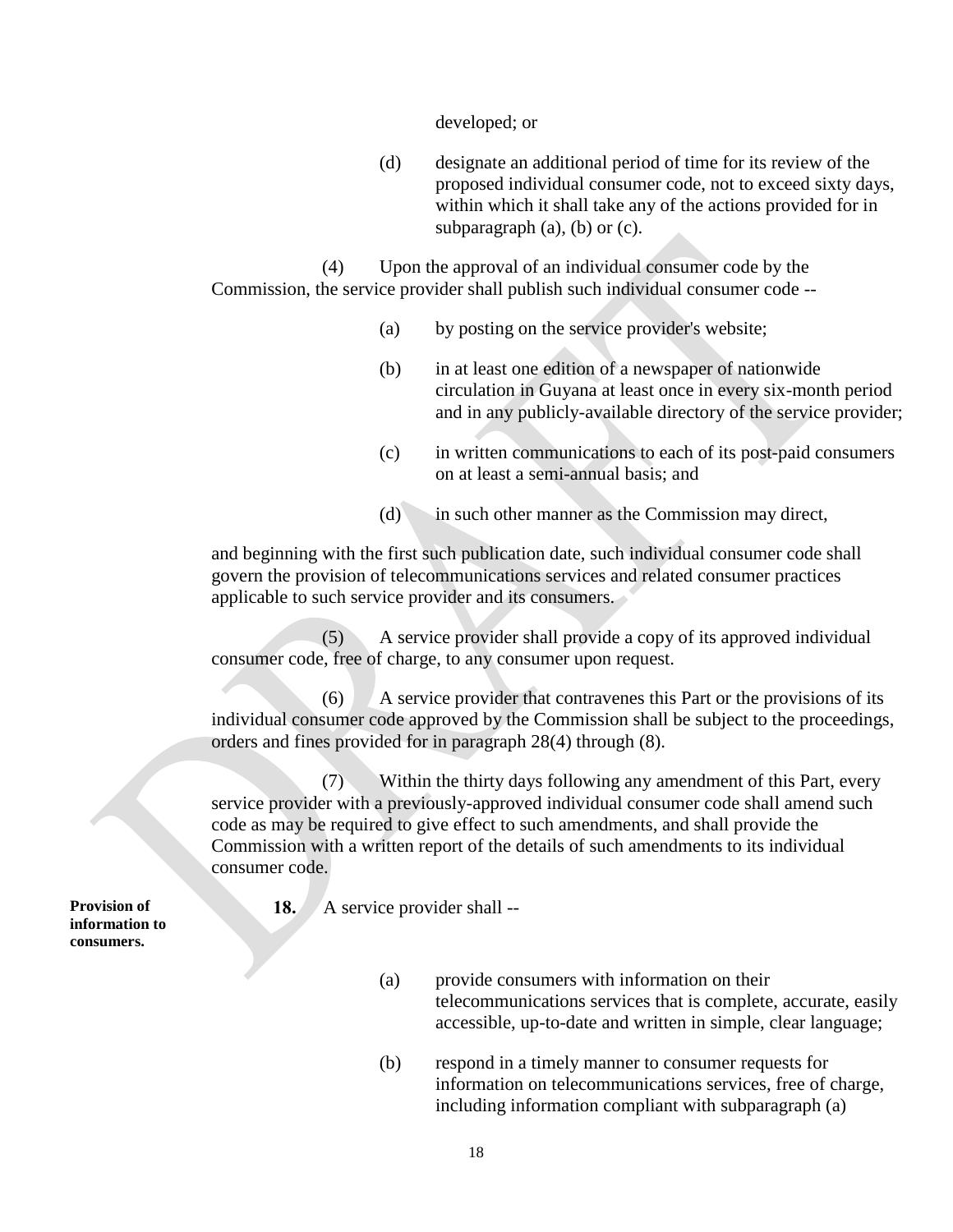regarding --

- (i) the terms and conditions for the telecommunications services that it offers to consumers and the prices and any other charges for each such service;
- (ii) any telecommunications services that are subject to a price regulation regime by the Commission;
- (iii) any changes in prices for telecommunications services, as required by the Pricing (Telecommunications) Regulations;
- (iv) the service provider's Privacy Policy as required by paragraph 7(3) and the quality of service standards applicable to its telecommunications services as required by Part III; and
- (v) any other information required by the regulations, including these Regulations, or by the Commission.

**19.** (1) No service contract, nor any other arrangement or dealing through which a service provider provides a telecommunications service to a consumer, shall contain any term or condition, or otherwise constitute any conduct, that is or is likely to be unconscionable, misleading, deceptive, fraudulent, or otherwise unfair.

(2) Before entering into any service contract or other arrangement for the provision of telecommunications services, a consumer shall be provided with information by the service provider on the following matters, in language that complies with paragraph 18(1) and avoids any unnecessary technical terms --

- (a) a copy of any relevant written service contract or other terms and conditions of service;
- (b) a description of the telecommunications services requested and any other telecommunications services or other thing necessary for the consumer to utilise the requested telecommunications services effectively;
- (c) the waiting time for an initial connection, activation and any relevant installation of the telecommunications service, and the geographic areas of its coverage;
- (d) further to paragraph  $9(2)$ , the quality of service standards applicable to the relevant telecommunications services, and specific information regarding any compensation, refund or other arrangements which may apply if quality of service

**Service contracts and other terms and conditions of service; conduct with regard to consumers.**

No. \_\_\_ of 2016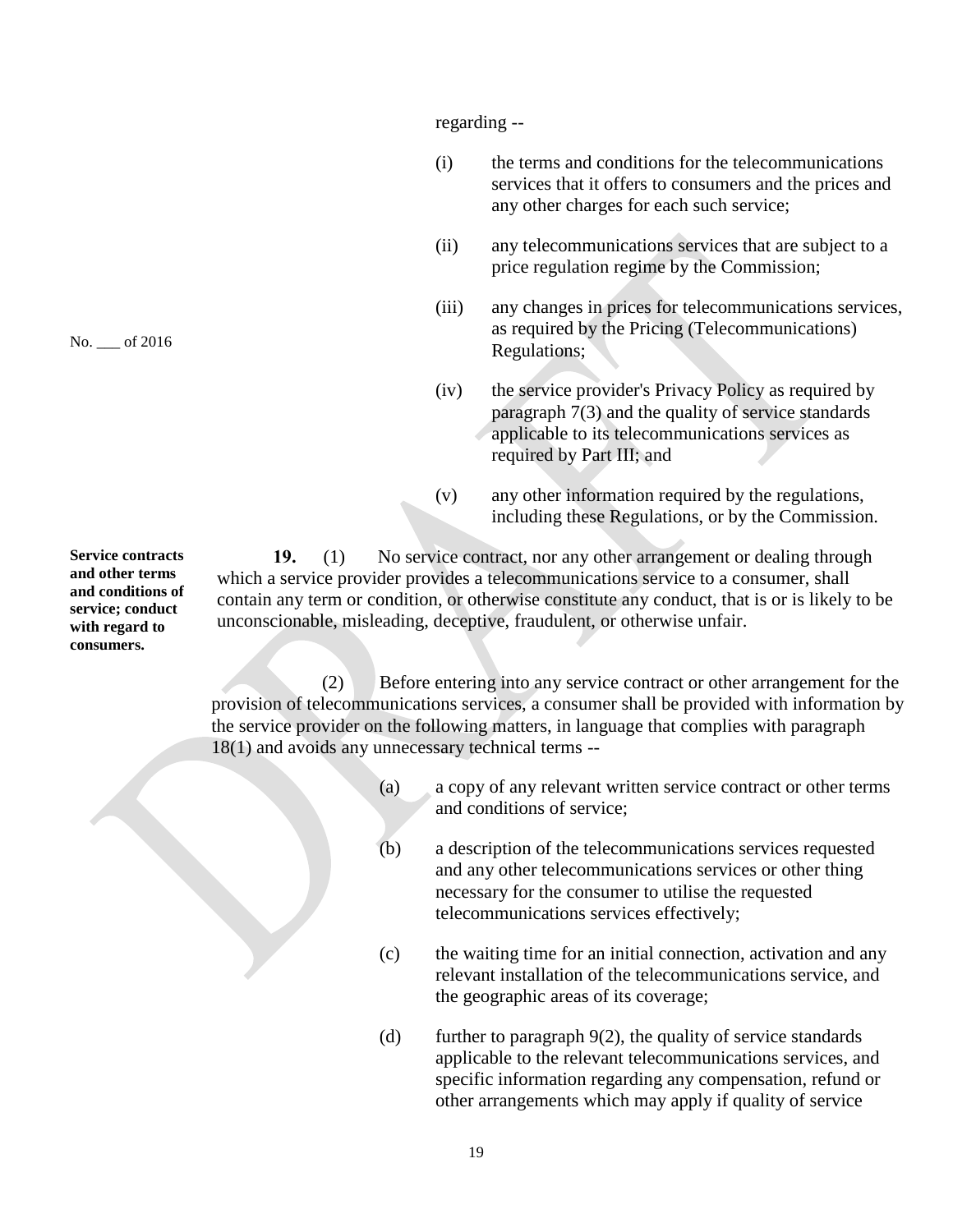levels are not met, along with the procedures and methods for resolving disputes regarding the relevant telecommunications services;

- (e) where a relevant telecommunications service is offered on a bundled basis with other component telecommunications services or terminal equipment, information on such component telecommunications services and terminal equipment, including
	- (i) a description of each component telecommunications service or terminal equipment, and the price that it would charge for each component telecommunications service on a stand-alone basis;
	- (ii) for component telecommunications services that are bundled with telecommunications services from third parties, a description of the service provider's full responsibility for the effective performance of the entire bundled package, including service support, maintenance, complaints handling, dispute resolution and other administrative requirements;
- (f) upgrade or migration option terms and conditions, where applicable, including any related changes in telecommunications services performance and any duly approved fees or charges resulting from an upgrade or migration;
- (g) the applicable prices and all other charges related to the relevant telecommunications services, what each includes, the method of their calculation, the frequency of each charge, and for any charge that is subject to change, the circumstances of such changes and how the consumer will be informed of the changes;
- (h) the billing terms and conditions of the service provider, including billing frequency and any billing options available to the consumer, in accordance with paragraph 24;
- (i) any security deposit charged for post-paid telecommunications services, interest payable on such charges in accordance with paragraph 25, and the terms and conditions of refunds of such deposits, including timing and applicable deductions or charges;
- (j) in the instances of pre-paid telecommunications services, the details of pre-payment amounts, how they must be paid, how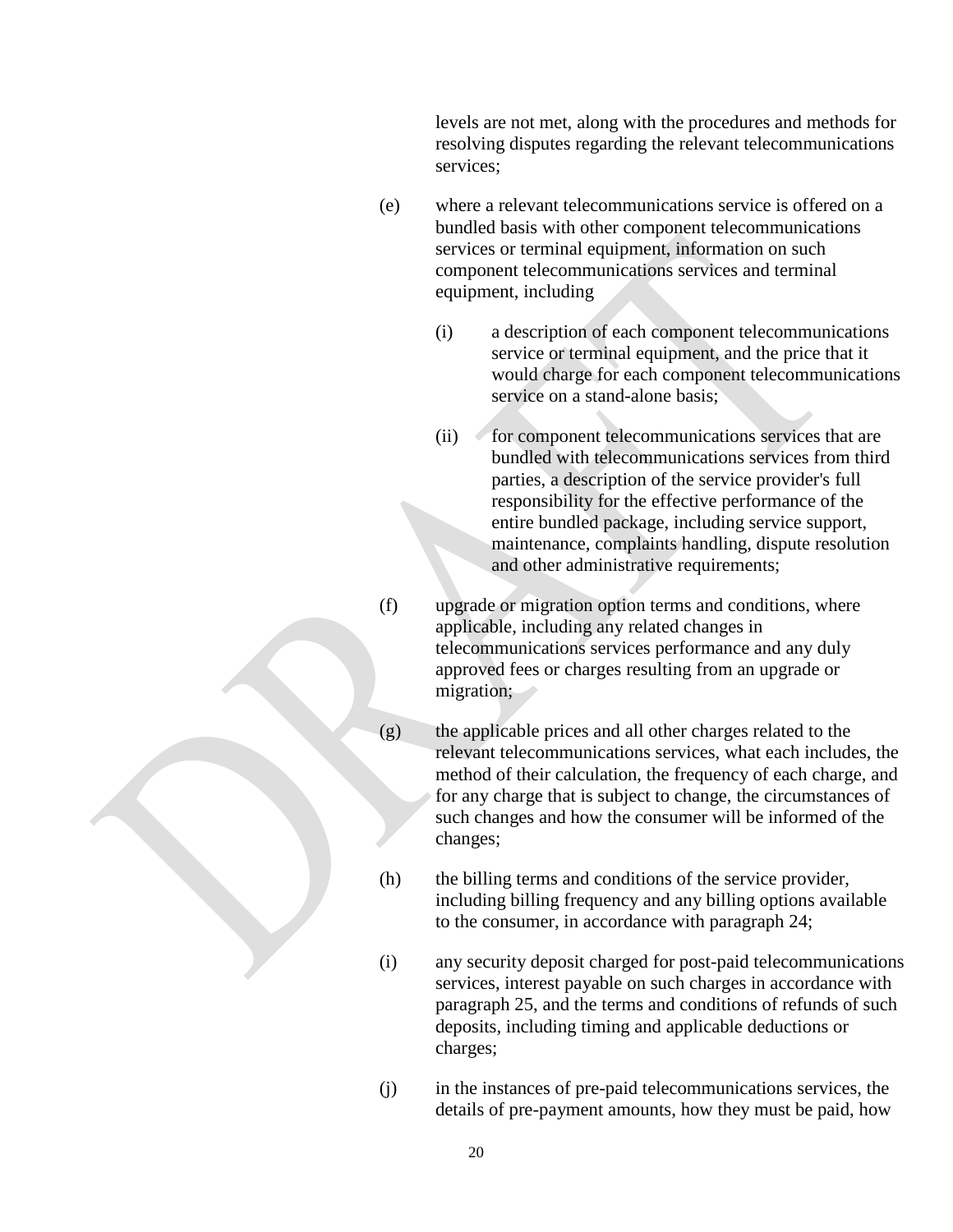they will be applied to use of the relevant telecommunications services, and the circumstances in which pre-payment is refundable or may be set-off against charges;

- (k) the terms and conditions of disconnection and reconnection and any charges therefor;
- (l) the terms and conditions for situations giving rise to interruption, withdrawal or discontinuation of the telecommunications services;
- (m) any contractual warranties related to any terminal equipment to be supplied for use in connection with the telecommunications services, including how to obtain any such warranties and any maintenance service offered;
- (n) the arrangements for the consumer's return of any terminal equipment, without undue cost or inconvenience to the consumer;
- (o) any specific terms or conditions that may be changed unilaterally by the service provider, and the specific arrangements for any such change to be implemented;
- (p) where the service contract has a term for which it is valid, the following information regarding the term --
	- (i) the commencement date of the service contract;
	- (ii) the minimum contract term;
	- (iii) the manner and consequences of termination
	- (iv) the situations in which early termination is possible and the amount or method of calculating any charges payable upon early termination; and
	- (v) the conditions and terms of renewal of the service contract.
- (3) (a) In any instance in which a service provider requires a consumer to enter into a written service contract, the information required in subparagraph (2) shall be included in the terms and conditions of such service contract, and a fully executed counterpart of such service contract shall be given to the consumer.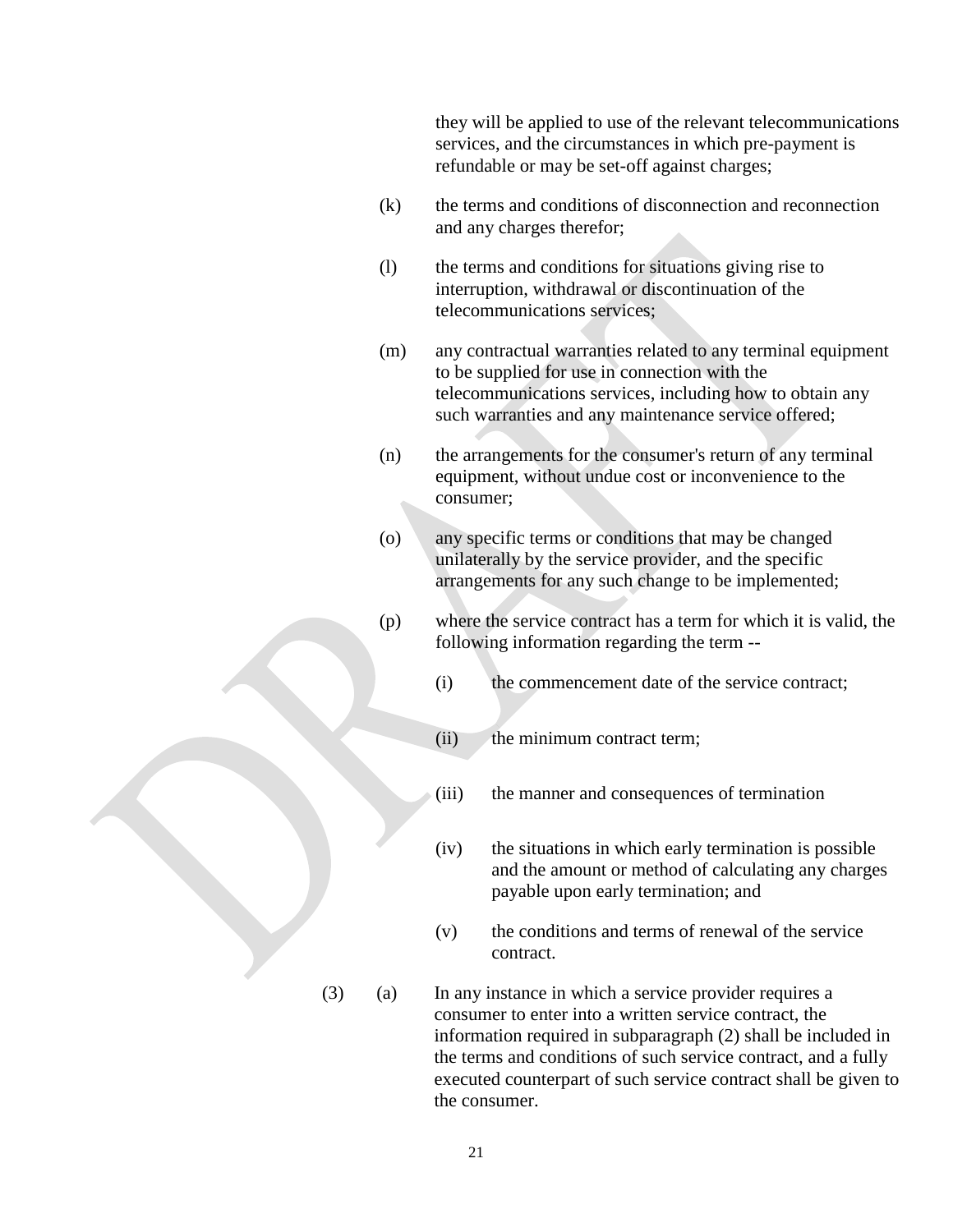- (b) A service provider shall file annually with the Commission forms of any service contract that it requires consumers to enter into in order to obtain any telecommunications service, and shall be subject to any direction of the Commission with regard to the compliance of the terms and conditions of any such service contract with these Regulations.
- (4) (a) A service provider that engages, or intends to engage, in telemarketing to its consumers shall --
	- (i) at the time that a consumer enters into any service contract or other arrangement for the provision of telecommunications service, give the consumer the option of being placed on a "call" or "do not call" list for purposes of telemarketing by such service provider; and

(ii) with regard to existing consumers as of the effective date of this Part, within thirty days of such effective date provide every existing consumer with a written or oral communication offering the "call" and "do not call" options provided for in subparagraph (a),

and the service provider shall duly record, and in accordance with paragraph 23(5), shall adhere to the option chosen by every such consumer.

(b) Any service provider that, subsequent to the time provided for in subparagraph (a)(ii), determines to engage in telemarketing to its consumers shall be subject to the provisions of subparagraph (a) *mutatis mutandis*.

**Operator and directory assistance; 20.** (1) A service provider of voice public telecommunications services shall ensure that its consumers can access, via the voice public telecommunications services provided --

- (a) operator assistance services; and
- (b) an inquiry service providing directory information on all consumers of fixed voice public telecommunications services in Guyana, except for such consumers who have exercised the right to have their directory information remain private.

(2) Where a service provider is required to produce a directory, the terms and conditions upon which it is required to provide such directories to consumers and others shall be stated in the licence issued to such service provider:

**directories.**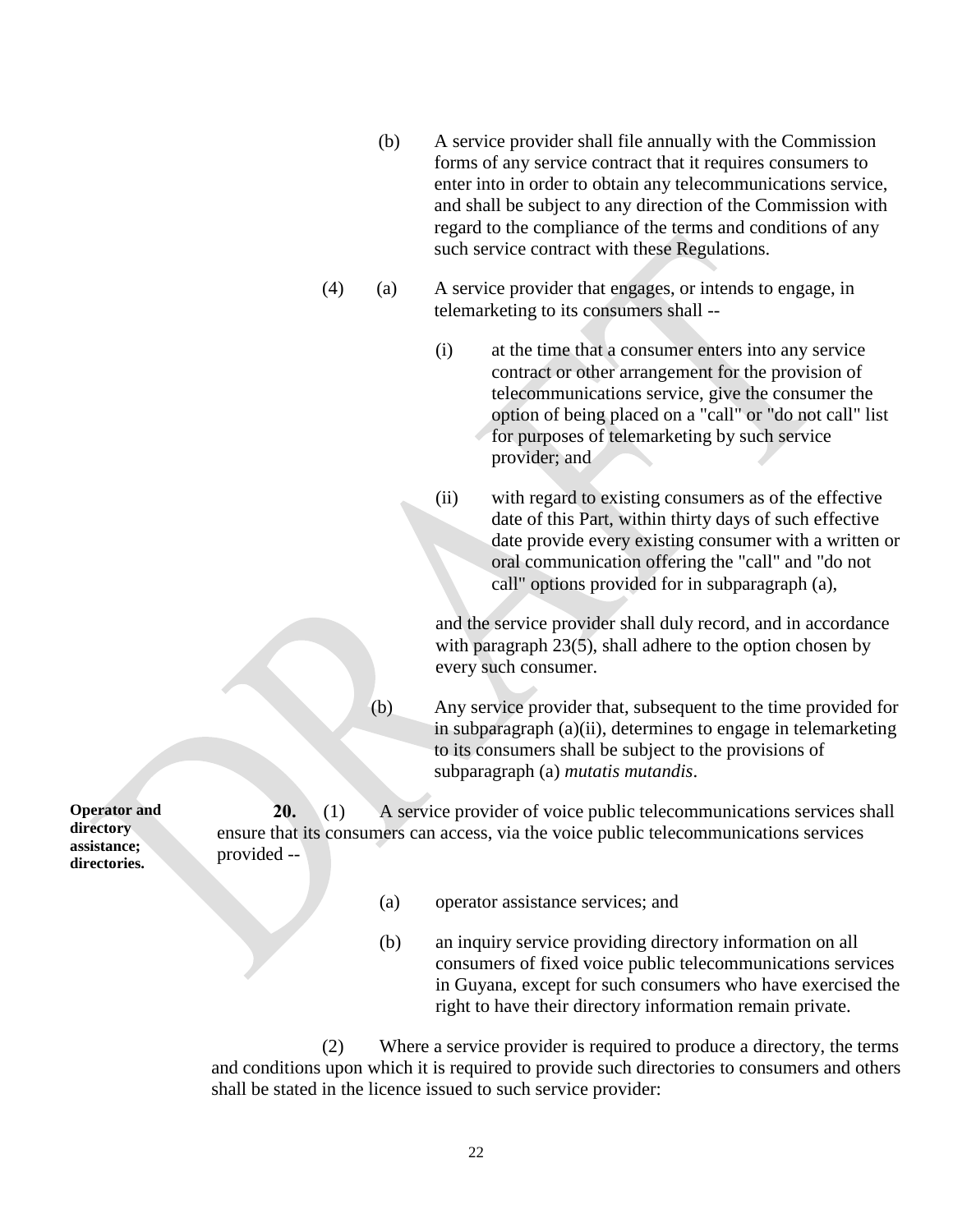Provided that a directory shall list information for any consumer who wishes to be included in such directory, including consumers of mobile voice public telecommunications services and shall not contain information on any consumer who has exercised his right to have his information remain private.

(3) A service provider that provides directory assistance services may charge a reasonable fee for enquiries, subject to the approval of the Commission.

| Differently-abled<br>persons.                                 | 21.                         | A service provider shall -- |        |                                                                                                                                                                                                                                                             |
|---------------------------------------------------------------|-----------------------------|-----------------------------|--------|-------------------------------------------------------------------------------------------------------------------------------------------------------------------------------------------------------------------------------------------------------------|
|                                                               |                             | (a)                         |        | consult with consumers and other relevant groups to ensure that the<br>requirements and interests of consumers who are differently-abled are<br>fully taken into account in the development and provision of its public<br>telecommunications services; and |
|                                                               |                             | (b)                         | abled. | comply with any obligations that may be imposed by or under written<br>law or the terms of its licence with regard to special services and<br>arrangements for consumers who are blind and otherwise differently-                                           |
| <b>Access to emergency</b><br>telecommunications<br>services. | 22.                         | (1)                         |        | A service provider of voice public telecommunications services shall<br>ensure that its consumers can access emergency telecommunications numbers.                                                                                                          |
|                                                               | charge.                     | (2)                         |        | Calls to emergency telecommunications numbers shall be free of                                                                                                                                                                                              |
| Advertising.                                                  | 23.<br>unfair to consumers. | (1)                         |        | No service provider shall advertise any telecommunications service,<br>other service or product in a manner that is fraudulent, deceptive, misleading or otherwise                                                                                          |
|                                                               | $it -$                      | (2)                         |        | No service provider shall advertise telecommunications services that                                                                                                                                                                                        |
|                                                               |                             |                             | (a)    | does not intend to supply; or                                                                                                                                                                                                                               |
|                                                               |                             |                             | (b)    | does not have reasonable grounds for believing that it can<br>supply for the price or in the manner stated in the<br>advertisement,                                                                                                                         |
|                                                               |                             |                             |        | and any service provider that has advertised telecommunications services shall supply them                                                                                                                                                                  |

at the price and in the manner stated in such advertisement.

(3) A service provider shall make clear in any advertising materials that promote or otherwise offer a telecommunications service to consumers --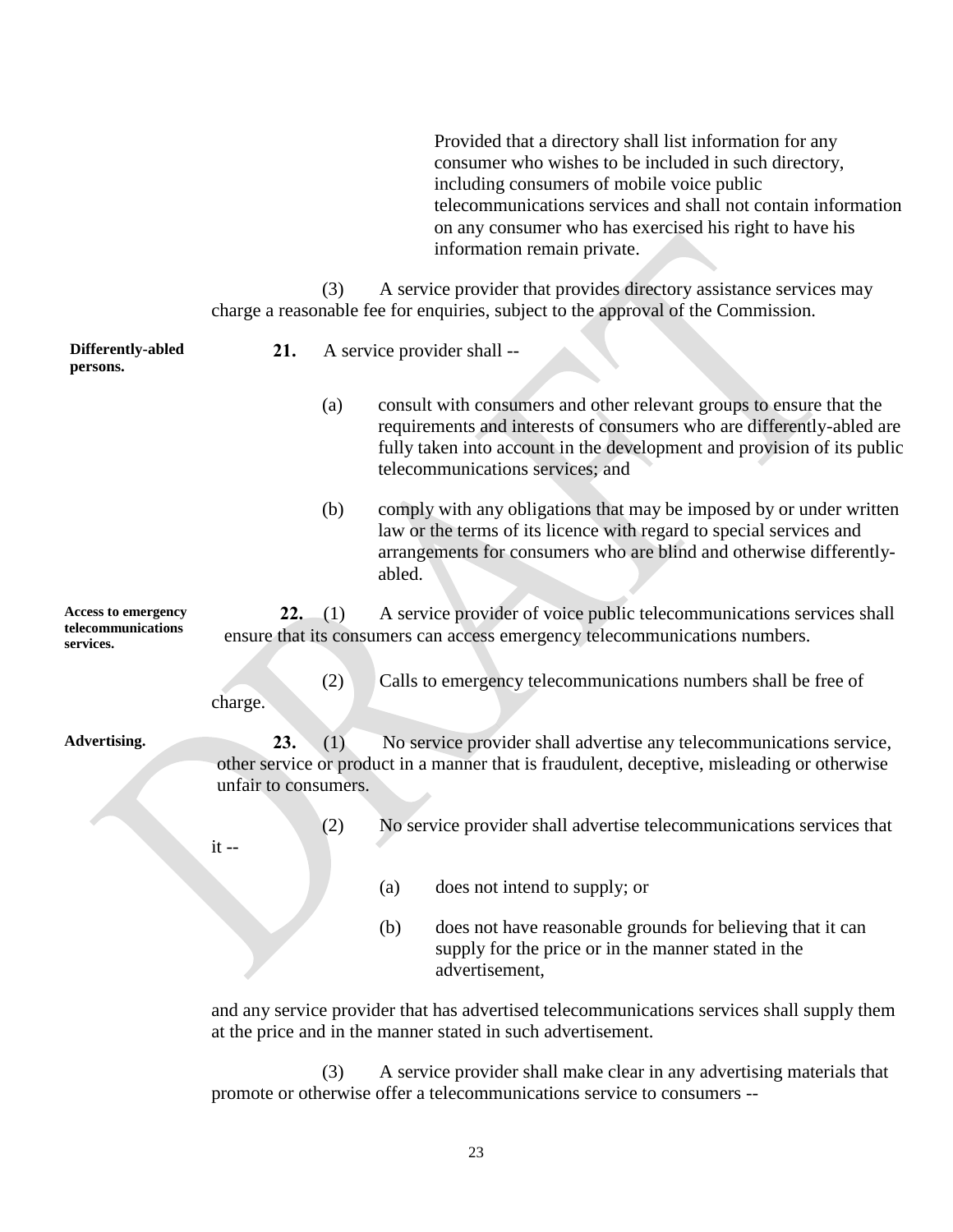- (a) any geographical or technical limitations on the availability of the telecommunications services;
- (b) any restrictions that limit availability to --
	- (i) a particular group of consumers;
	- (ii) a particular period of time; or
	- (iii) any required terminal equipment.

(4) Where a service provider represents in advertising materials that a telecommunications service is provided on a bundled basis, it shall --

- (a) ensure that it can supply all components of such bundled telecommunications services; and
- (b) include, on its website and in such advertising materials, information on each charge of the bundled telecommunications services; what it would cost if a consumer took one or some, but not all, of such bundled telecommunications services; and any conditions that may apply to obtaining the bundled components at the stated price.

(5) No service provider shall engage in unsolicited telemarketing of telecommunications services, or any other service or product, to consumers or potential consumers unless it discloses --

- (a) at the beginning of the communication, its identity and the precise purpose of the communication;
- (b) during the communication, the full price and other details of any telecommunications services or service or product that is the subject of the communication; and
- (c) the consumer's or potential consumer's right to cancel any agreement for purchase or other supply of the telecommunications service, other service or product within fourteen days of the communication, by calling a specific telephone number, free of charge and identified by the service provider during the communication and by mail thereafter, subject to any charges incurred in the consumer's use of the telecommunications service, other service or product within such fourteen days.

(6) Every service provider shall conduct telemarketing in accordance with any "call" or "do not call" preference designated by its consumers pursuant to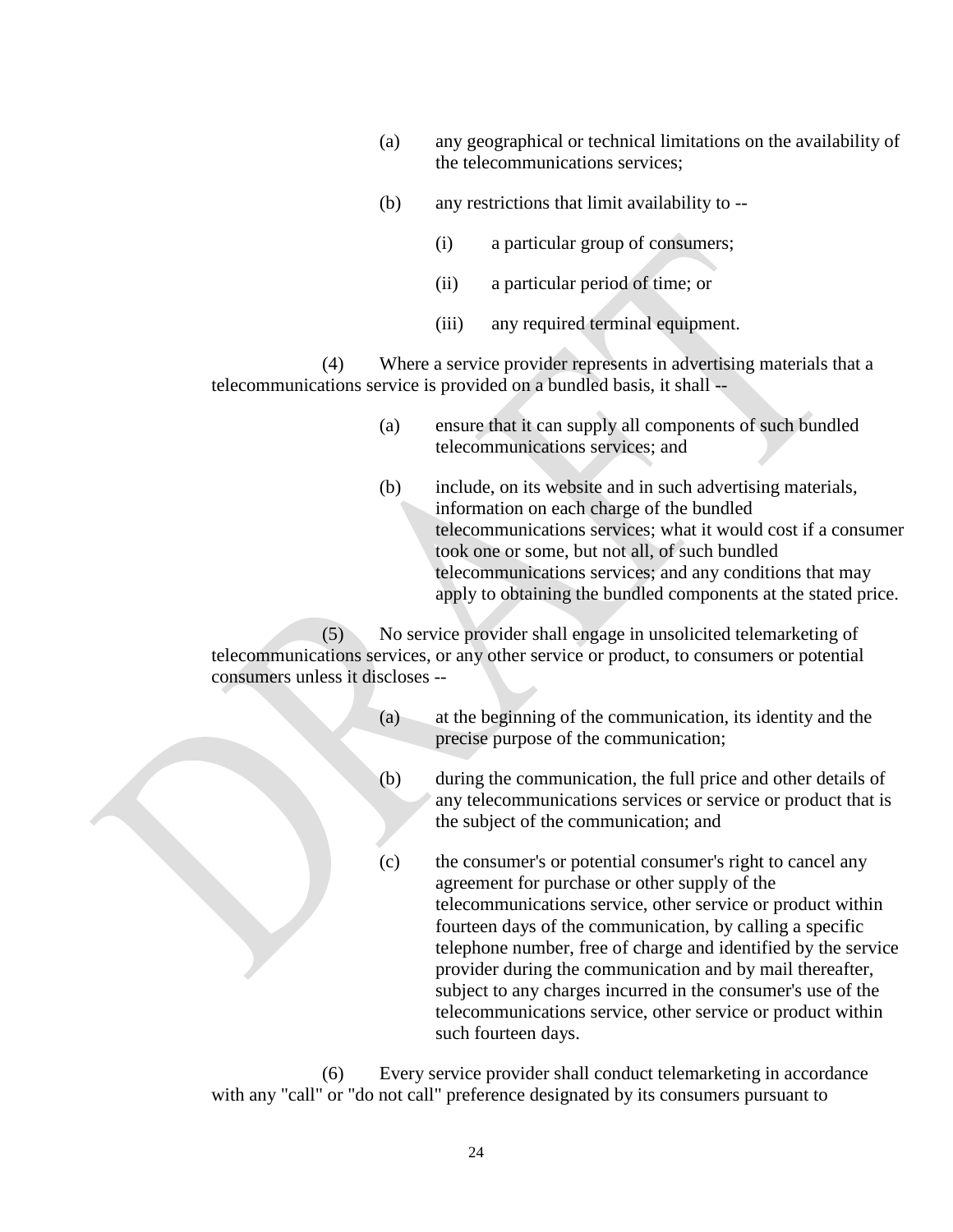|          |                                 |     |                          | paragraph 19(4), and in accordance with any other written law and any direction of the<br>Commission regarding telemarketing to the public.                                                                                                                                                                                                                                                                                                                                                                        |
|----------|---------------------------------|-----|--------------------------|--------------------------------------------------------------------------------------------------------------------------------------------------------------------------------------------------------------------------------------------------------------------------------------------------------------------------------------------------------------------------------------------------------------------------------------------------------------------------------------------------------------------|
| Billing. | 24.                             | (1) |                          | A service provider shall at all times --                                                                                                                                                                                                                                                                                                                                                                                                                                                                           |
|          |                                 |     | (a)                      | endeavour to ensure that billing is accurate and timely;                                                                                                                                                                                                                                                                                                                                                                                                                                                           |
|          |                                 |     | (b)                      | ensure that billing accuracy is verifiable;                                                                                                                                                                                                                                                                                                                                                                                                                                                                        |
|          |                                 |     | (c)                      | ensure that sufficient information is reflected on every bill and<br>otherwise readily available to consumers for verification of<br>accuracy, free of charge;                                                                                                                                                                                                                                                                                                                                                     |
|          |                                 |     | (d)                      | ensure that, upon request, a consumer is provided with timely,<br>accurate, clear and current information about the service<br>provider's billing terms and conditions and the billing options<br>available to the consumer;                                                                                                                                                                                                                                                                                       |
|          |                                 |     | (e)                      | upon the written request of the Commission, conduct tests, or<br>permit the Commission to conduct tests, on metering and<br>billing equipment, to assess its accuracy, reliability and<br>conformity to any quality of service standards prescribed by<br>these Regulations, and in instances in which the Commission<br>requests that the service provider conduct any such test, report<br>the results of the tests to the Commission within fourteen days<br>of the date on which each test is carried out; and |
|          |                                 |     | (f)                      | retain records of consumer billing and related charges for a<br>minimum period of twenty-four months.                                                                                                                                                                                                                                                                                                                                                                                                              |
|          | behalf include, at a minimum -- | (2) |                          | A service provider shall ensure that any bills issued by it or on its                                                                                                                                                                                                                                                                                                                                                                                                                                              |
|          |                                 |     | $\left( \text{a}\right)$ | the consumer's name, address and relevant telephone number;                                                                                                                                                                                                                                                                                                                                                                                                                                                        |
|          |                                 |     | (b)                      | the service provider's name, address and telephone number;                                                                                                                                                                                                                                                                                                                                                                                                                                                         |
|          |                                 |     | (c)                      | the consumer's account number;                                                                                                                                                                                                                                                                                                                                                                                                                                                                                     |
|          |                                 |     | (d)                      | information identifying the bill uniquely;                                                                                                                                                                                                                                                                                                                                                                                                                                                                         |
|          |                                 |     | (e)                      | the billing period;                                                                                                                                                                                                                                                                                                                                                                                                                                                                                                |
|          |                                 |     | (f)                      | an itemised description of the charges and any credits for                                                                                                                                                                                                                                                                                                                                                                                                                                                         |

- which the consumer is being billed or credited;
- (g) the date on which the bill is issued;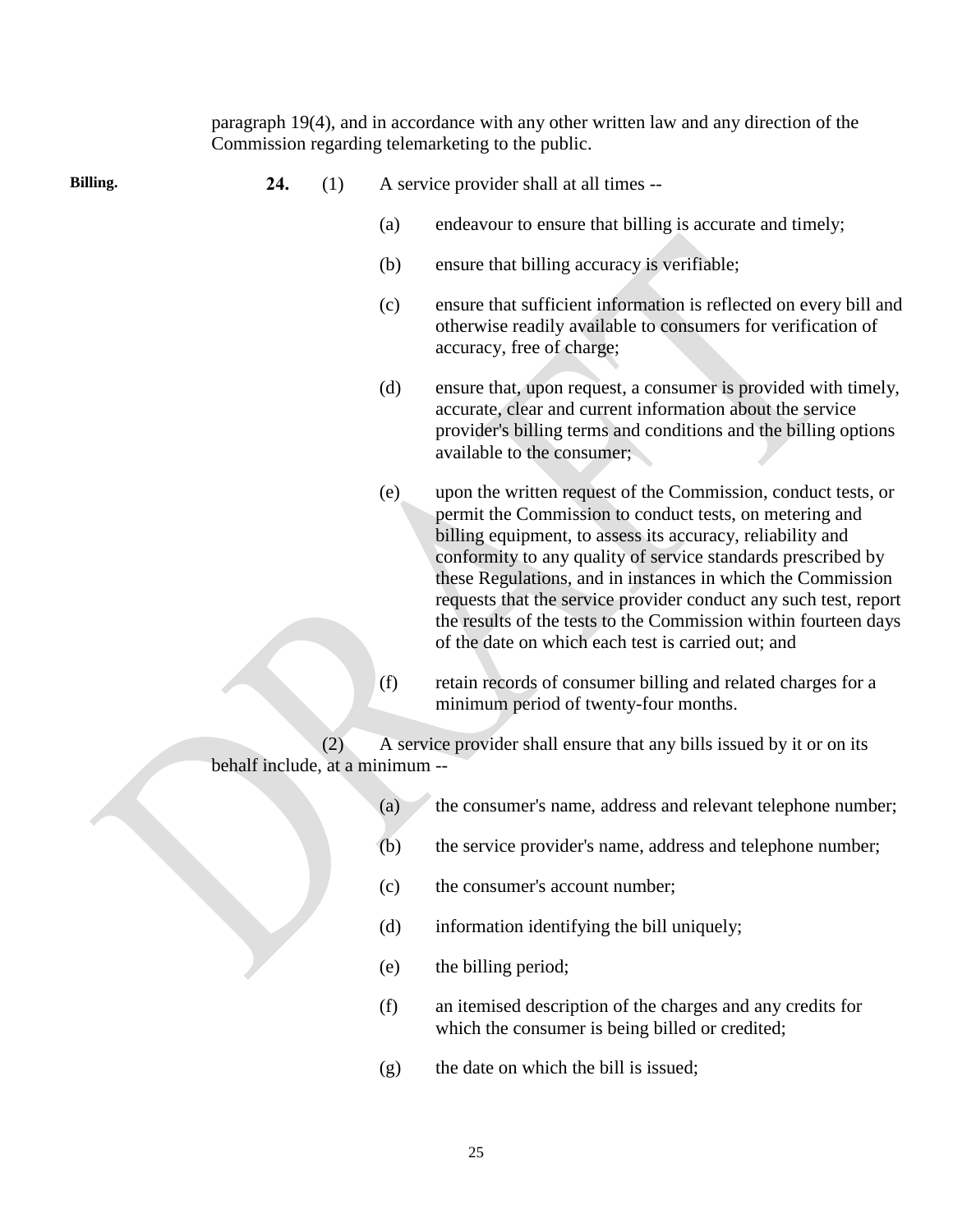- (h) the payment due date, which shall not be less than thirty days from the date of the bill;
- (i) the methods by which the consumer can make payment;
- (j) acknowledgement of the last payment received from the consumer;
- (k) the means by which the consumer can contact --
	- (i) the service provider for complaints and billing inquiries, including a dedicated telephone number that consumers may call and receive prompt and effective attention to their complaints and inquiries; and
	- (ii) if the consumer is not satisfied with the service provider's handling of the matter, the Commission.
- (3) (a) A service provider shall not charge consumers for bills or billing-related information or inquiries, except where the consumer requests information not required to be provided under this General Consumer Code or an approved individual consumer code of the service provider or requests billing information for a period that is more than the longer of
	- (i) three months prior to the date of the request; and
	- (ii) the period for which the service provider provides online billing information,

and any charges that a service provider is permitted to impose under this subparagraph (3)(a) shall reflect only the actual cost to the service provider of providing such billing-related information.

(b) In instances in which a consumer requests billing information for which a service provider is permitted to charge under subparagraph (a), the service provider shall clearly explain the amount and other details of any such charges to the consumer and obtain the consumer's written consent to them before they are incurred or imposed.

(4) A service provider shall process and issue bills on a monthly basis, or such other time as may be permitted by the Commission in writing, and within thirty days of the closure of each billing period, and all such bills shall include all charges incurred during the billing period except where there is --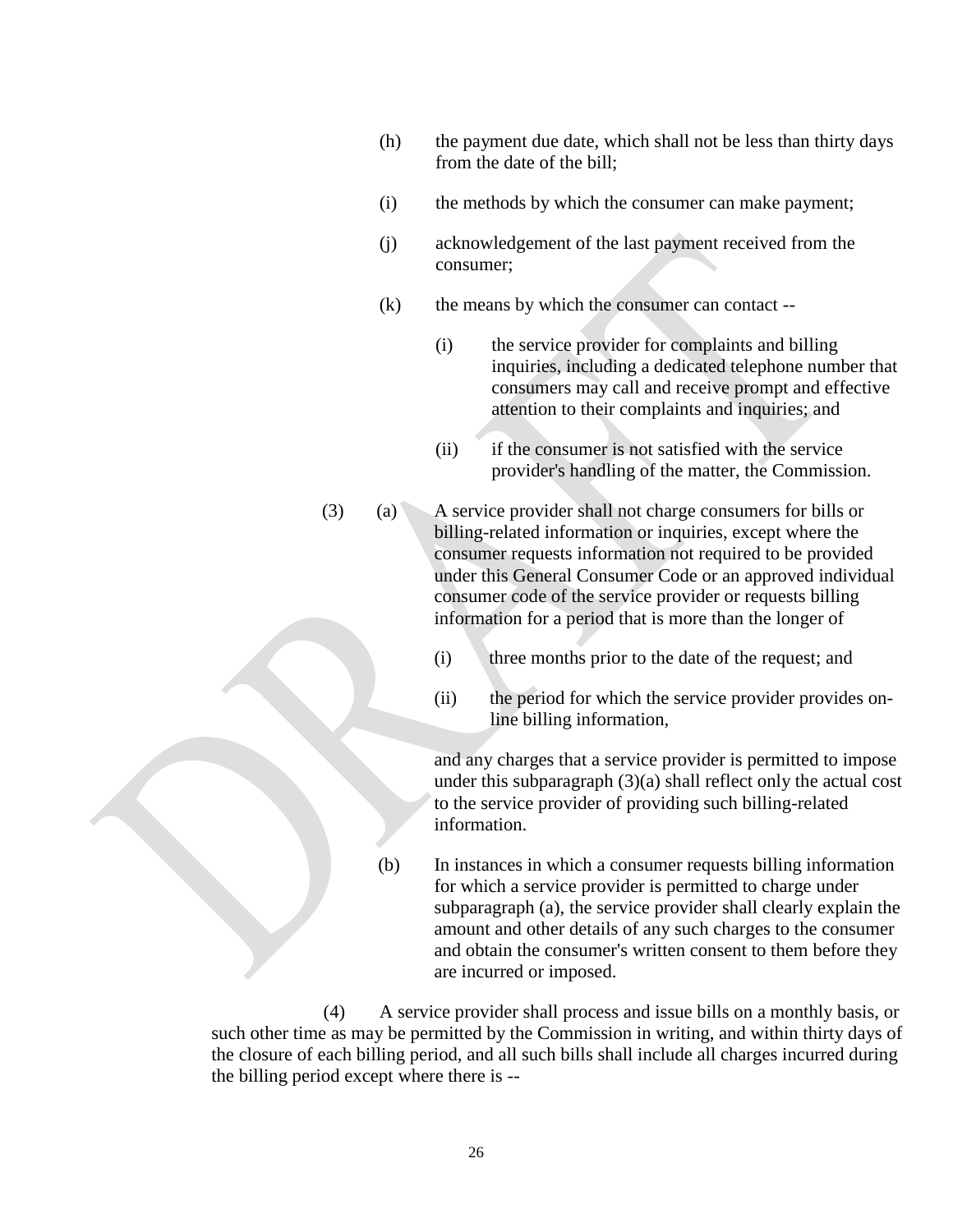- (a) a separate agreement between the consumer and the service provider to the contrary;
- (b) a delay as a result of a change initiated by the consumer, such as a requested different billing period or billing frequency; or
- (c) a delay due to a suspension of charges that are in dispute between the consumer and the service provider.

**Security deposits. 25.** (1) A service provider may charge a security deposit only for post-paid

service.

(2) Every service provider that requires its consumers to make a cash security deposit prior to receiving a telecommunications service, or prior to restoring any telecommunications service that has been disconnected, shall pay interest on such cash deposits at a rate that is equivalent to the average treasury bill rate for the preceding three hundred sixty-four days:

> Provided that interest shall not be payable by a service provider upon security deposits held by it for less than six months:

> Provided further that the consumer may, upon application therefor in the form prescribed by the Commission and supplied by the service provider, obtain periodic payment of accumulated interest during the continuance of the provision of the telecommunications service, when the interest equals or exceeds one thousand dollars.

(3) The amount payable by a service provider by way of interest pursuant to subparagraph (2) shall be paid to the consumer, along with the principal balance of the original amount of the security deposit, upon termination, for any reason, of the telecommunications service for which the security deposit was made:

> Provided that, notwithstanding anything in this subparagraph or subparagraph (2), a service provider may off-set accumulated interest and all or part of the original amount of any security deposit against any amounts due from, but unpaid by, the relevant consumer at the time of disconnection or other termination of the relevant telecommunications service, and shall report any such offset clearly and accurately on the next billing statement rendered to such consumer:

Provided further that where a service provider effects an offset permitted under the previous *proviso* in instances of disconnection of the relevant telecommunications service,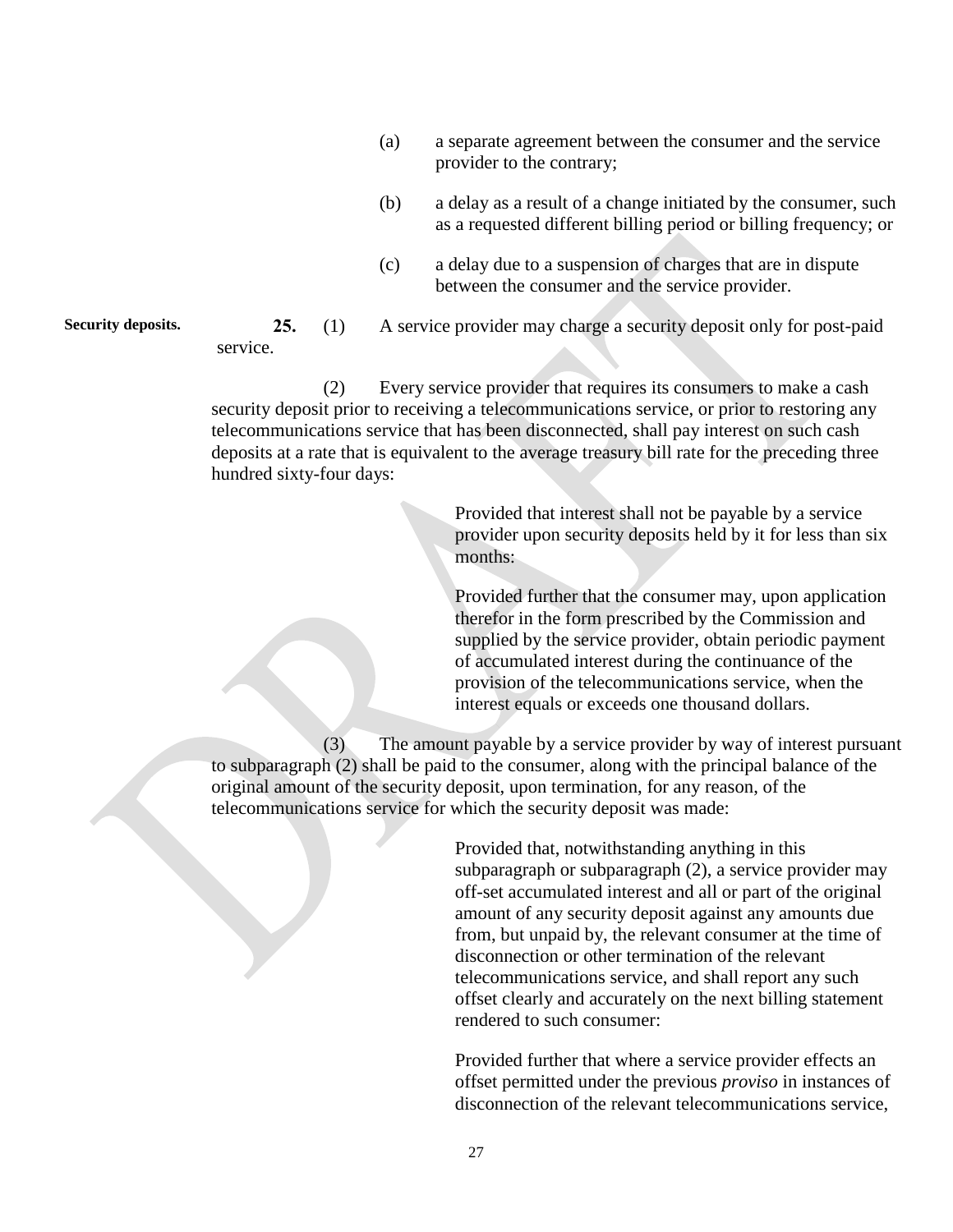such service provider may require the consumer, as a condition of reconnection, to replenish the original amount of the security deposit.

**26.** (1) Upon return of an executed service contract or on other clear written acceptance or the commencement of use of the telecommunications services provided by a service provider, a consumer shall be bound by the service provider's terms and conditions of service, except to the extent that such consumer's use of a telecommunications service is directly related to such service provider's failure to disclose information to the consumer as required by these Regulations.

(2) A consumer shall grant a service provider from which the consumer takes telecommunications services, and the authorised representatives of such service provider, with access free of charge to the consumer's premises and terminal equipment, as reasonably required by the service provider to provide the telecommunications services and to install, maintain, repair and replace its facilities.

- (3) A consumer shall not --
	- (a) use any equipment or other part of the facilities of a service provider for reasons other than those related to normal telecommunications services provided by the service provider;
	- (b) with regard to any equipment or other part of the facilities of a service provider --
		- (i) modify, attach any unauthorised device to, or do anything that interferes with the functioning of or would damage any such equipment or other facility; or
		- (ii) move any such equipment or other facility that is connected to the service provider's telecommunications network, except for equipment that is accompanied by operating instruction indicating that it may be disconnected and reconnected as part of its normal use,

without the prior written authorisation of the service provider.

(4) A consumer that violates the provisions of subparagraph (3), or any other applicable term, condition or written law under which the service provider provides a telecommunications service to the consumer, shall be liable for any loss of or damage to the service provider's equipment or other facilities caused by such violation.

(5) A consumer shall not resell any telecommunications service provided by a service provider, except as expressly permitted by the terms of any service contract between such consumer and service provider and subject to the licensing requirements of the Act.

**Consumer obligations.**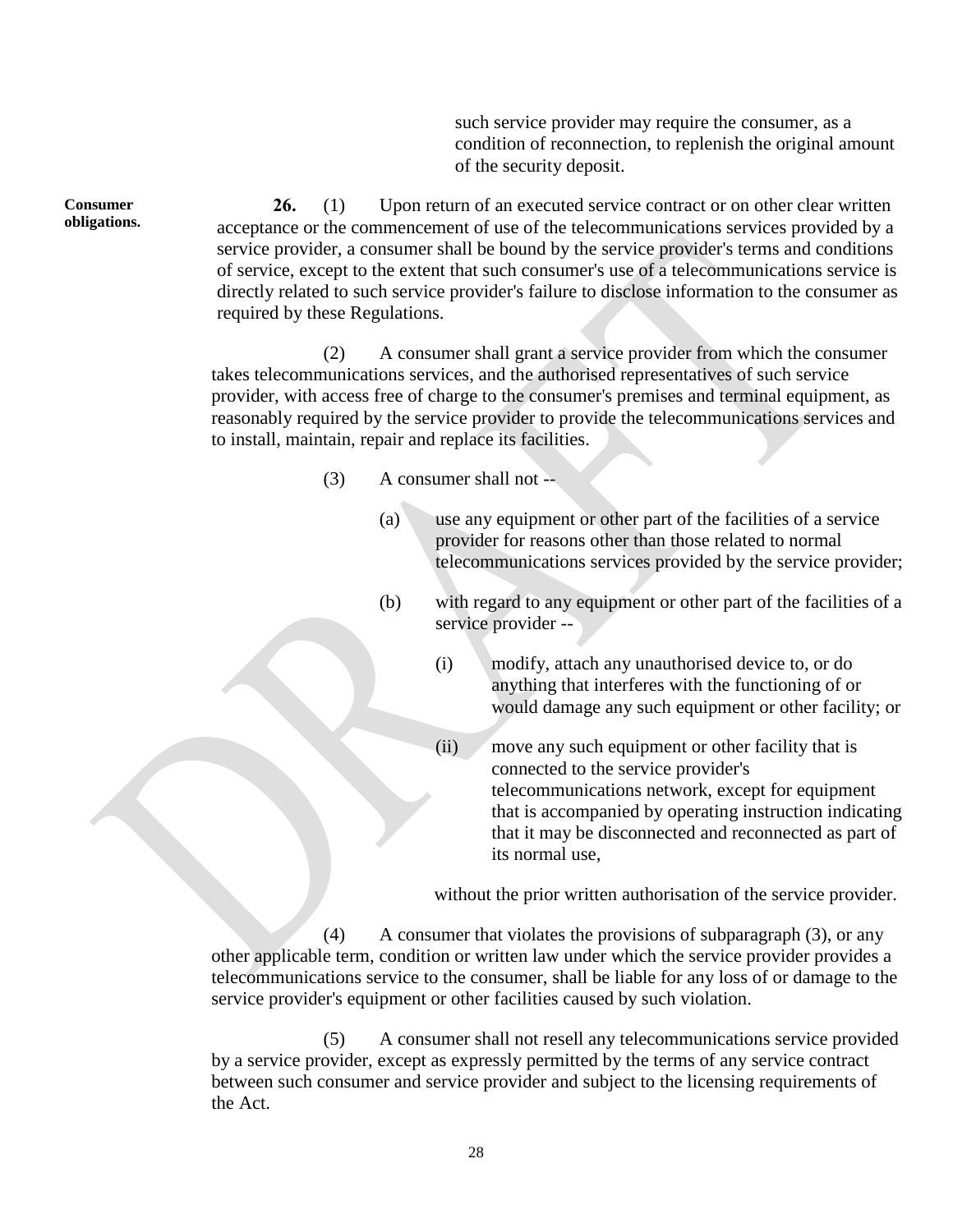(6) A consumer shall not misuse any telecommunications service,

- including by --
- (a) dishonestly or fraudulently obtaining or using a telecommunications service;
- (b) possessing or supplying any equipment or other apparatus or mechanism that may be used to obtain or use any telecommunications service dishonestly or fraudulently; or
- (c) engaging in any conduct that is prohibited under section 70 or 71 of the Act.
- (7) (a) A consumer who does not settle in full amounts justifiably owed to a service provider for the provision of a telecommunications service, before obtaining the same telecommunications service from another service provider, shall be deemed to have engaged in conduct that is abusive of a competitive telecommunications market, and shall be liable for such amounts justifiably owed to the service provider.
	- (b) A service provider from whom a consumer requests a telecommunications service may investigate whether such consumer has settled all amounts justifiably owed to his previous service provider, and may refuse provision of a telecommunications service if the consumer has not.

**27.** (1) A service provider shall provide consumers with easily understood and complete information about the service provider's complaints process by --

- (a) a posting on its website;
- (b) written communications to each post-paid consumer of telecommunications services on at least a semi-annual basis;
- (c) publication in a newspaper with circulation in the geographic areas in Guyana where it provides telecommunications services at least once in every six-month period and in any publicly-available directory of the service provider; and
- (d) in such other manner as the Commission may direct.

(2) Information on the complaints process provided under subparagraph (1) shall include --

(a) an explanation of the consumer's right to complain;

**Consumer complaints.**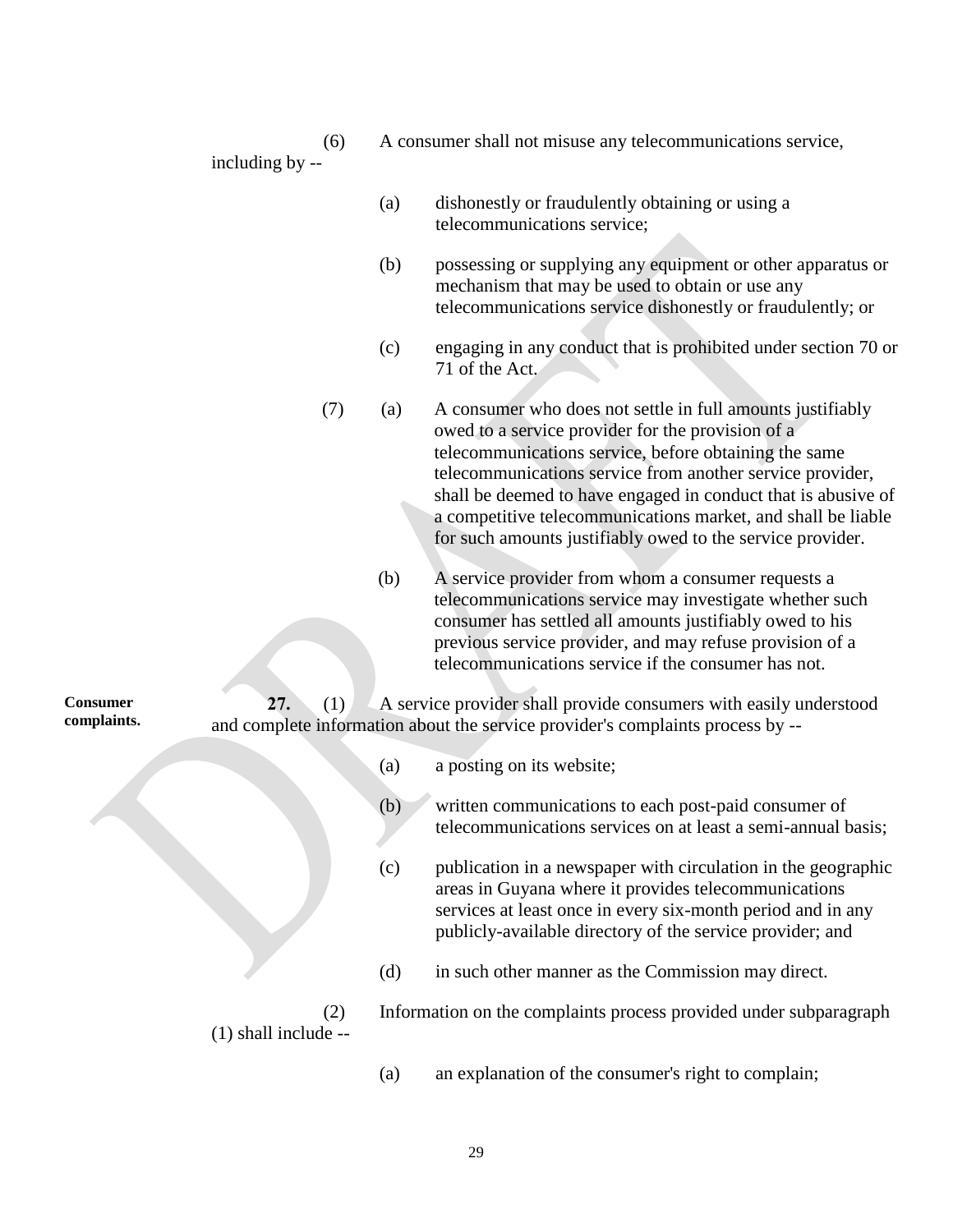- (b) how the service provider may be contacted in order to make and check on the status of a complaint, which shall include, at a minimum, provision of a dedicated telephone number at which a consumer can reach the service provider's complaints personnel required under subparagraph (5); and
- (c) the types of supporting information that the consumer may need to provide, including any documents he needs to furnish to the service provider, when making a complaint.

(3) A service provider shall record every complaint made to it in accordance with its complaints process, and process such complaints in accordance with the practices and procedures identified to consumers.

(4) Complaints made by telephone calls to the service provider's specified number or in person at its designated offices shall be deemed to have been acknowledged and accepted for processing by the service provider at the time the consumer communicated the complaint.

(5) Every service provider that provides telecommunications services to consumers shall establish and maintain a complaints department, staffed with sufficient dedicated personnel to respond to and resolve consumer complaints in a timely and effective manner and in accordance with any quality of service standards applicable to the resolution of consumer complaints.

(6) Wherever possible, a service provider shall inform a consumer, when he makes a complaint, of the expected actions and timing for investigating and resolving it.

(7) A service provider shall not impose any charge on consumers who utilise the service provider's complaints process, except to the extent that the investigation of a complaint requires the retrieval of records for a period that is more than the longer of --

- (i) three months prior to the date on which the service provider begins processing the complaint; and
- (ii) the period for which the service provider provides such records on-line,

and any charges that a service provider is permitted to impose under this subparagraph (7) shall reflect only the actual cost to the service provider of retrieving such records:

> Provided that the service provider shall clearly explain the amount and other details of any charges to the consumer for such retrieval of records and shall obtain the consumer's written consent to such charges before they are incurred or imposed.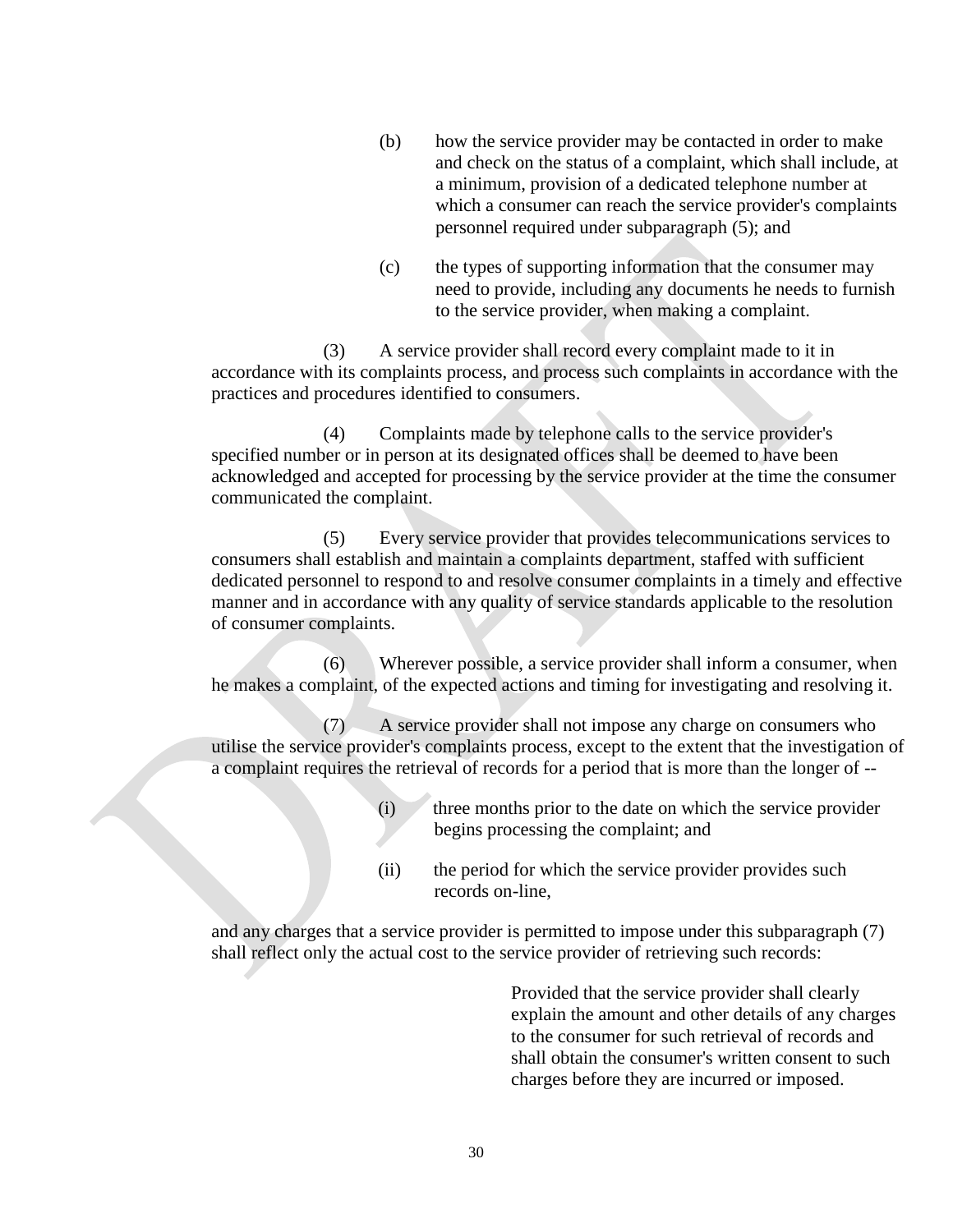Cap. 57:01 (8) If a complaint has not been resolved to the consumer's satisfaction within sixty days of its submission to the service provider or if at any time during the complaints process, the service provider has informed the consumer that it considers the complaint to be frivolous, vexatious or otherwise made in bad faith or unresolvable, the consumer may file its complaint with the Commission, and the resolution of such complaint shall be governed by Part X of the Public Utilities Commission Act and any relevant rules of the Commission. (9) A service provider shall review its complaints process from time to time, to ensure that it is effectively and timely processing and resolving complaints, and it shall report in writing on the outcome of such reviews to the Commission and make any changes to its complaints process reasonably requested by the Commission. (10) The Commission may, from time to time, audit the complaints process of any service provider. **Consumer code compliance. 28.** (1) A service provider shall -- (a) develop appropriate policies and procedures for ensuring its compliance with this General Consumer Code or any individual consumer code approved by the Commission; (b) ensure that its compliance policies, procedures and applicable consumer code provisions are publicised to its employees and other representatives involved in the application and administration of compliance with the applicable consumer code; (c) develop appropriate procedures and programs to educate employees and other representatives about code compliance issues; (d) implement appropriate management structures and practices to monitor compliance with the policies, procedures and code provisions; and (e) provide information to the Commission, as required by this General Consumer Code or by any approved individual consumer code and as the Commission may request, regarding the service provider's performance of its consumer code obligations and its ongoing compliance efforts.

> (2) The Commission shall monitor compliance with this General Consumer Code or any approved individual consumer code on a routine basis, to ensure the overall effectiveness of code provisions and compliance, including --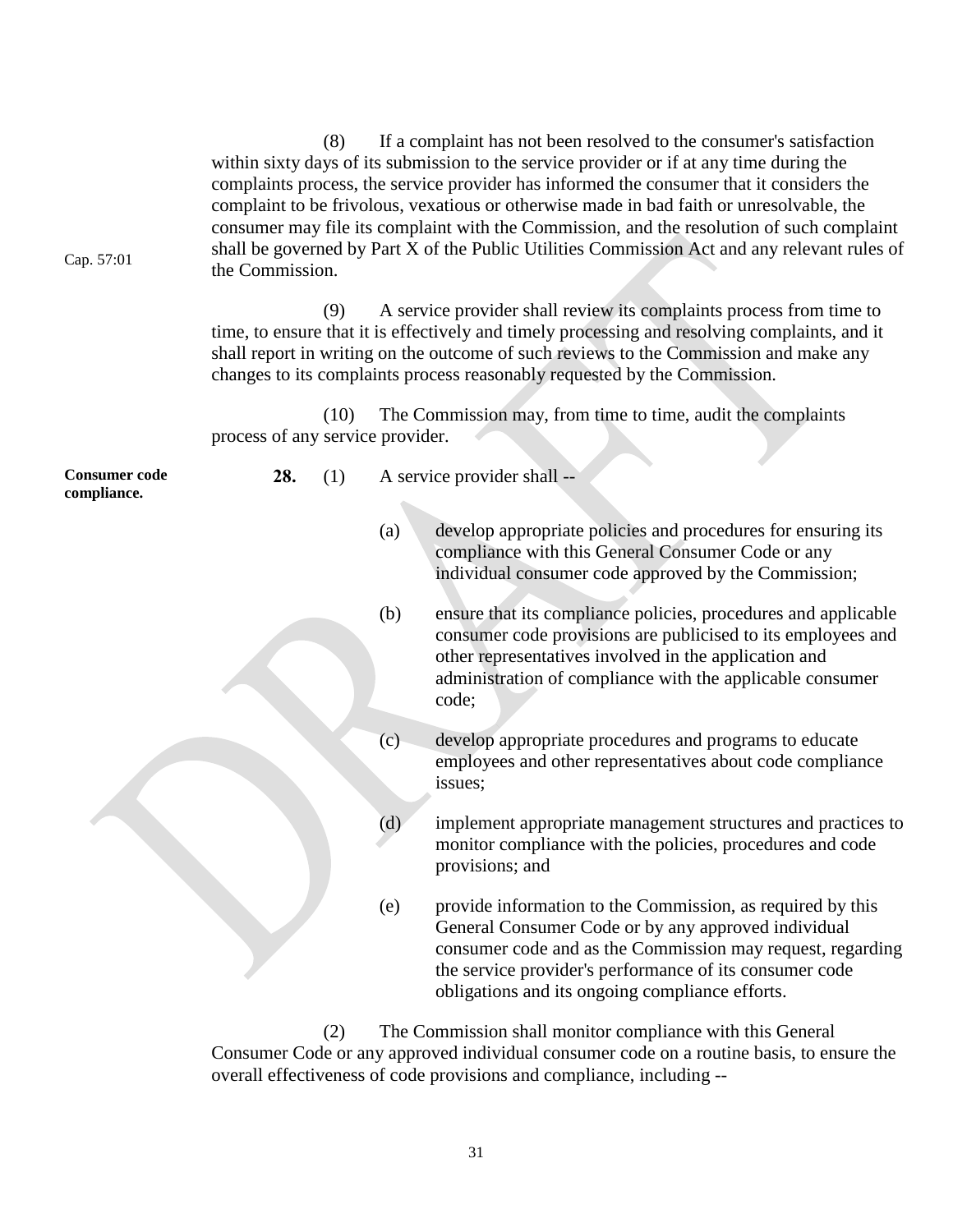- (a) service providers' handling of consumer complaints;
- (b) routine verification of code compliance by service providers; and
- (c) identification of other consumer code-related issues.

(3) The Commission shall include, in its annual reports produced under section 85 of the Public Utilities Commission Act, information on --

Cap. 57:01

- (a) identified breaches of applicable code provisions by service providers and any remedial actions and monetary penalties ordered by the Commission;
- (b) recurring complaints and actions taken by the Commission and by service providers to address them;
- (c) statistics on consumer complaints against service providers filed with the Commission; and
- (d) significant steps taken, or failed to be taken, by service providers to comply with their code obligations.

(4) Where the Commission finds, at any time on its own initiative or upon the filing of a complaint by any consumer or class of consumers, that a service provider has not materially complied with this General Consumer Code or any approved individual consumer code, it shall --

- (a) issue a caution notice to a service provider with no more than one identified past infraction of compliance with code requirements, identifying the remedial measures that the service provider must take, within a time specified in the notice, to ensure that it complies with the relevant code provision; or
- (b) in the case of a second or subsequent infraction of a code requirement, issue an order setting forth --
	- (i) the steps that the service provider must take to remedy the infraction and the time within which such steps must be taken; and
	- (ii) such monetary penalties against the service provider as the Commission deems necessary to compensate consumers of the service provider that were affected by the infraction, in an amount that is not more than one-half of one percent of the gross annual revenues of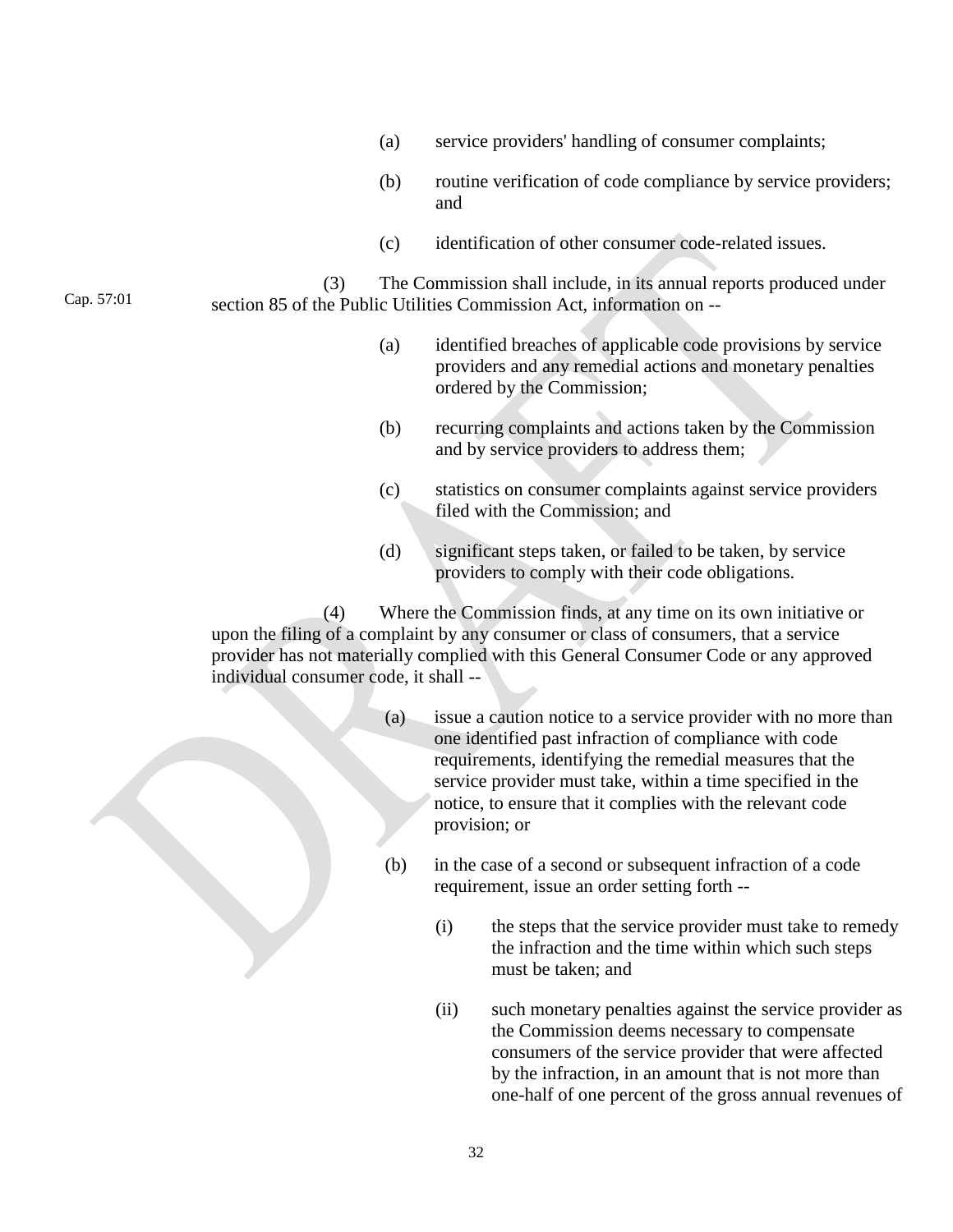# the service provider.

| Cap. 57:01                                                                                                | (5)<br>achieve a fair and expeditious procedure. |     | Any proceeding under subparagraph (4) shall be conducted in<br>accordance with the procedures provided for in Part X of the Public Utilities Commission<br>Act, as may be supplemented by rules promulgated by the Commission under section 87 of<br>such Act, and where no time limits for the various steps in such procedure are provided for<br>in Part X of that Act or in any such rules, the Commission shall set such time limits as may |  |  |
|-----------------------------------------------------------------------------------------------------------|--------------------------------------------------|-----|--------------------------------------------------------------------------------------------------------------------------------------------------------------------------------------------------------------------------------------------------------------------------------------------------------------------------------------------------------------------------------------------------------------------------------------------------|--|--|
| Cap. 57:01                                                                                                | (6)                                              |     | A service provider for which proceedings and any investigation are<br>carried out under subparagraph (4) shall be subject to the applicable assessments provided<br>for in section 65 of the Public Utilities Commission Act.                                                                                                                                                                                                                    |  |  |
|                                                                                                           | (7)<br>Commission shall have regard to --        |     | In imposing any penalty under subparagraph $(4)(b)(ii)$ , the                                                                                                                                                                                                                                                                                                                                                                                    |  |  |
|                                                                                                           |                                                  | (a) | the nature and extent of the infraction, including the extent to<br>which it was contrary to the welfare or interests of consumers;                                                                                                                                                                                                                                                                                                              |  |  |
|                                                                                                           |                                                  | (b) | the extent to which consumers had the ability to freely change<br>their service provider for any telecommunications service to<br>which the infraction relates;                                                                                                                                                                                                                                                                                  |  |  |
|                                                                                                           |                                                  | (c) | the circumstances of the infraction; and                                                                                                                                                                                                                                                                                                                                                                                                         |  |  |
|                                                                                                           |                                                  | (d) | any previous determination that the service provider failed to<br>comply with a code requirement.                                                                                                                                                                                                                                                                                                                                                |  |  |
|                                                                                                           | (8)<br>allocated in full.                        |     | Any penalty imposed under subparagraph (4)(b)(ii) shall be allocated<br>by the service provider to the accounts of the consumers of the telecommunications services<br>to which the infraction relates, in the manner and within the time required in the relevant<br>order and under the continuing supervision of the Commission until such compensation is                                                                                    |  |  |
| <b>PART V</b>                                                                                             |                                                  |     |                                                                                                                                                                                                                                                                                                                                                                                                                                                  |  |  |
| <b>OFFENCES AND PENALTIES</b>                                                                             |                                                  |     |                                                                                                                                                                                                                                                                                                                                                                                                                                                  |  |  |
|                                                                                                           |                                                  |     |                                                                                                                                                                                                                                                                                                                                                                                                                                                  |  |  |
| <b>Penalty for failure</b><br>to publish a<br><b>Privacy Policy.</b>                                      | 29.                                              |     | A telecommunications undertaking subject to paragraph $7(3)$ that fails<br>to publish a Privacy Policy as required under that paragraph shall be guilty of an<br>offence and shall be liable upon summary conviction to a fine of not less than five<br>hundred thousand and not more than one million dollars.                                                                                                                                  |  |  |
| <b>Penalty for failure</b><br>to provide<br>information on, or<br>take other required<br>steps regarding, | 30.                                              |     | A service provider that fails --                                                                                                                                                                                                                                                                                                                                                                                                                 |  |  |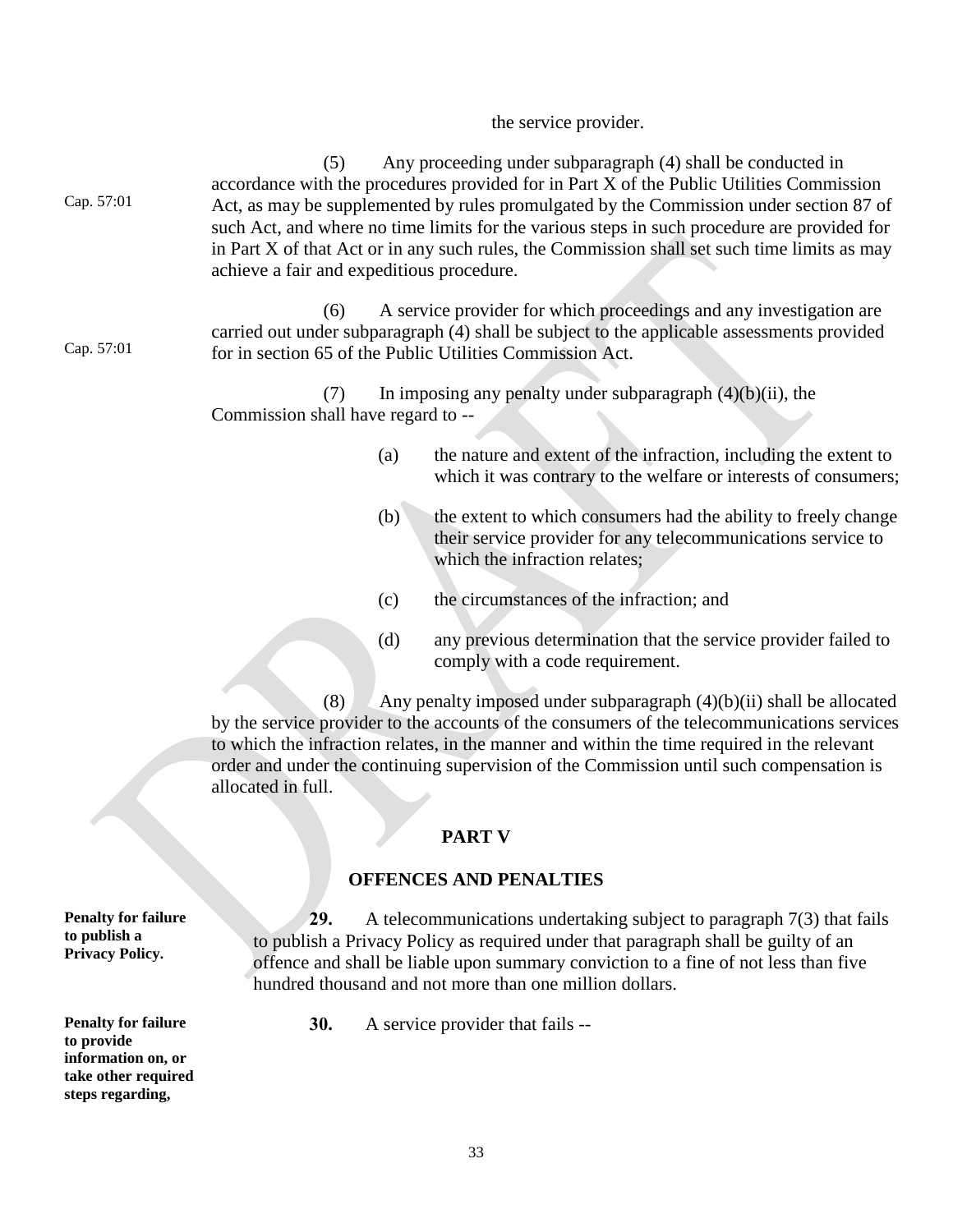**quality of service standards.**

- (a) to publish, or other make available, information on the quality of service standards applicable to its telecommunications services or information on any other matter required under Part III or in the manner provided for therein;
- (b) to obtain the contractual commitments from a wholesale telecommunications undertaking required under paragraph 11;
- (c) to establish, maintain or retain a performance log as required under paragraph 13, or to submit a performance log to the Commission as required under paragraph 14(1); or
- (d) to submit any report to the Commission as required under paragraph 14(1),

shall be guilty of an offence and liable upon summary conviction to a fine of not less than one million dollars and not more than two million dollars.

**Penalty for failure to obey order of the Commission. 31.** A telecommunications undertaking that knowingly and in any material respect fails or refuses to comply with or otherwise obey an order of the Commission under these Regulations, including the payment or allocation of any penalties imposed hereunder within the time ordered for such payment or allocation, shall be guilty of an offence and liable upon summary conviction to a fine of not less than two million dollars and not more than four million dollars. **Penalty for deceptive, misleading, fraudulent or unfair conduct**. **32.** A telecommunications undertaking that engages in any conduct that is prohibited under paragraph 19(1) or 23(1) shall be guilty of an offence and liable upon summary conviction to a fine of not less than two million dollars and not more than four million dollars and to imprisonment of six months **Continuing offences. 33.** For the purposes of these Regulations, where an offence continues after there has been a conviction, it shall be deemed to be a separate and distinct offence committed each day on which the offence continues and shall be punishable by a fine of at least two hundred thousand dollars and not more than five hundred thousand dollars for each such day. **Power to institute proceedings. 34.** Without prejudice to the Minister's powers to institute legal proceedings under the Act and these Regulations, the Commission shall be empowered to institute legal proceedings under any provision of this Part.

Made this \_\_\_\_\_ day of \_\_\_\_\_\_\_\_\_\_\_\_\_, 2016.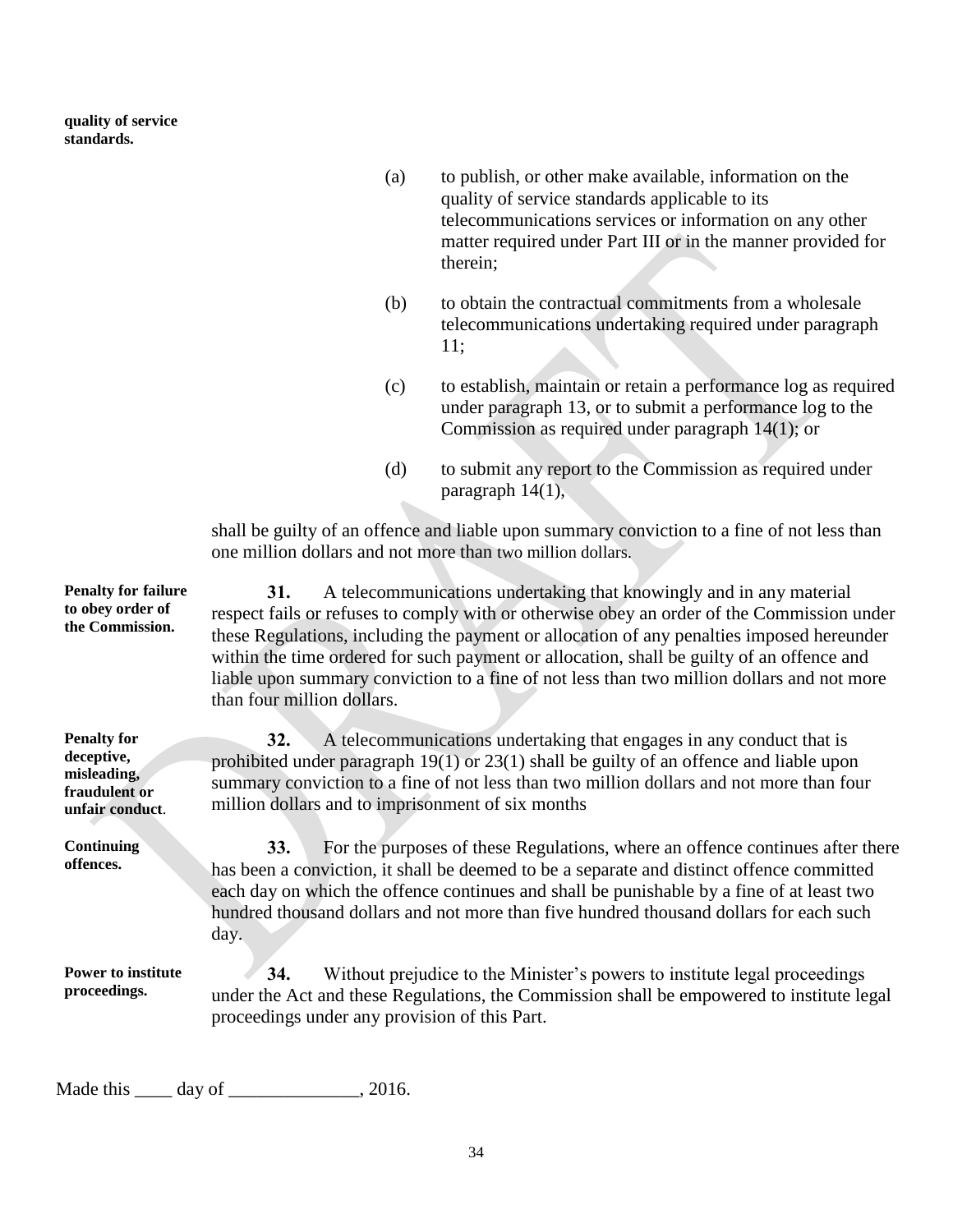**Minister of Public Telecommunications**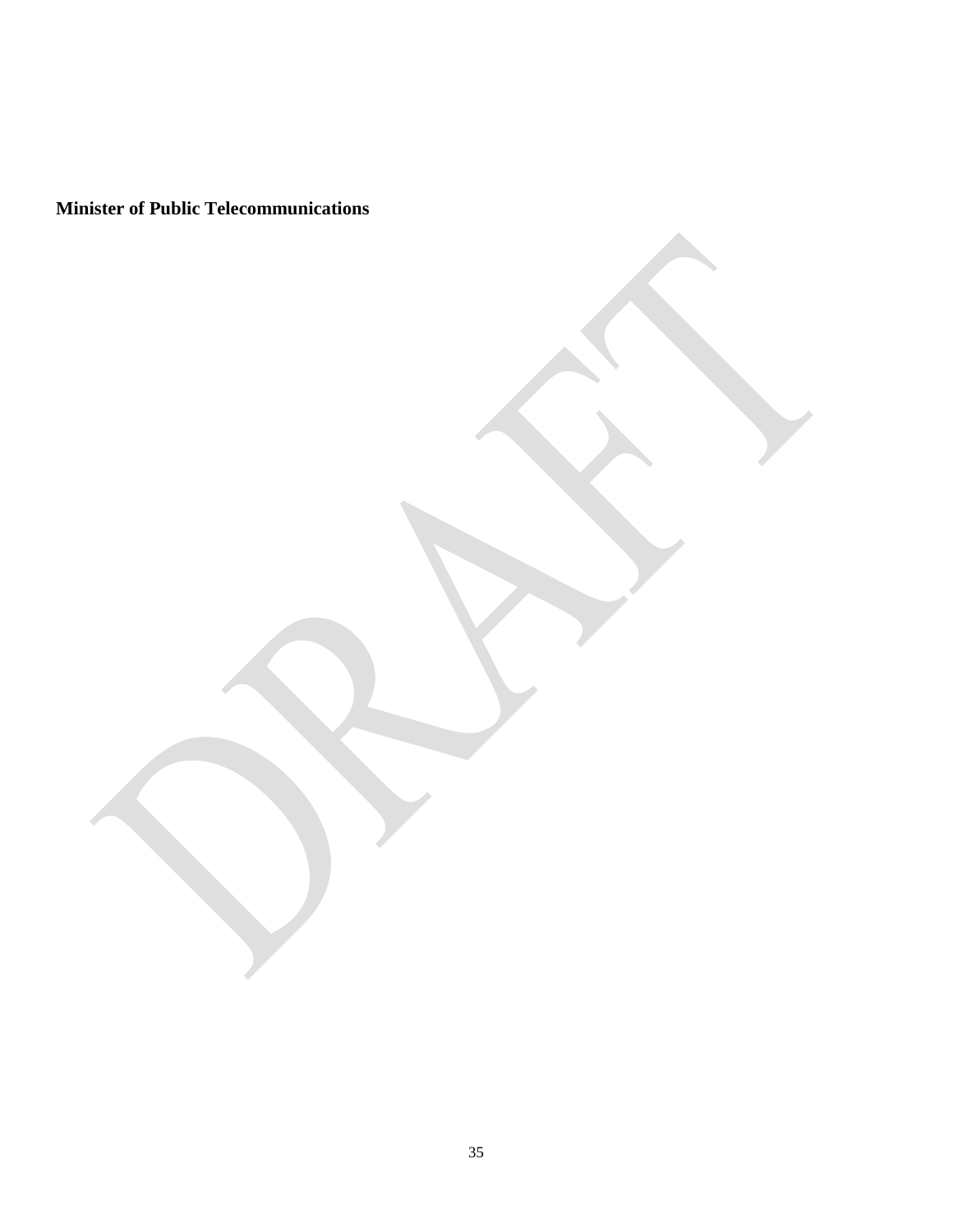## **SCHEDULE 1**

## **QUALITY OF SERVICE STANDARDS FOR FIXED PUBLIC TELECOMMUNICATIONS SERVICES**

## **(1) Public payphones**

| <b>Quality of Service Parameter</b>                            | Standard |
|----------------------------------------------------------------|----------|
| % of coin and card operated public telephones in working order | 98       |

## **(2) Residential narrowband (voice) access**

| <b>Quality of Service Parameter</b>                        | <b>Standard</b> |
|------------------------------------------------------------|-----------------|
| Supply time for initial connection (urban)                 | 5 days          |
| Supply time for initial connection (rural)                 | 14 days         |
| % of unreported faults cleared within 2 hours              | 80              |
| % of unreported faults cleared within 6 hours              | 90              |
| % of unreported faults cleared within 12 hours             | 98              |
| % of unreported faults cleared within 24 hours             | 100             |
| % of reported faults cleared within 2 hours                | 75              |
| % of reported faults cleared within 6 hours                | 85              |
| % of reported faults cleared within 12 hours               | 98              |
| % of reported faults cleared within 24 hours               | 100             |
| % of calls to operator services answered within 10 seconds | 95              |
| % of calls to directory enquiry services answered within   | 95              |
| 10 seconds                                                 |                 |
| Number of billing errors per 1000 bills                    | 3               |
| % of billing complaints resolved within 2 weeks            | 90              |
| % of billing complaints resolved within 3 weeks            | 100             |

## **(3) Local and national long distance calls for residential customers**

| <b>Quality of Service Parameter</b>                   | <b>Standard</b> |
|-------------------------------------------------------|-----------------|
| % of calls set up within 5 seconds                    | 90              |
| % of calls set up within 8 seconds                    | 95              |
| % of calls set up within 10 seconds                   | 100             |
| % of calls successfully completed during peak periods | 98              |

## **(4) International long distance calls for residential customers**

| Quality of Service Parameter                          | <b>Standard</b> |
|-------------------------------------------------------|-----------------|
| % of calls set up within 7 seconds                    | 90              |
| % of calls set up within 10 seconds                   | 95              |
| % of calls successfully completed during peak periods | 95              |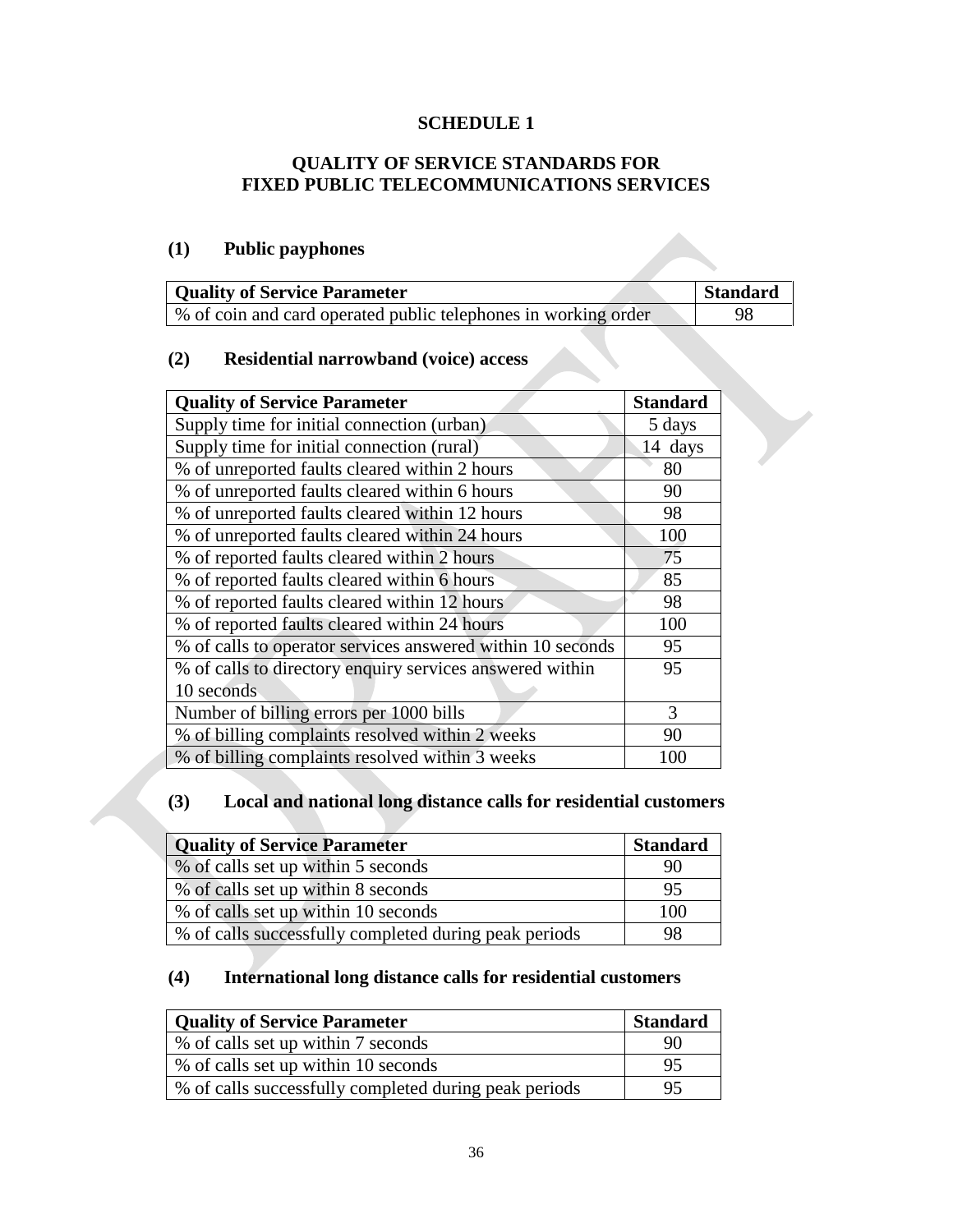# **(5) Narrow band (dial-up) Internet services for residential customers**

| <b>Quality of Service Parameter</b>                        | <b>Standard</b> |
|------------------------------------------------------------|-----------------|
| Supply time for initial connection (urban with fixed       | 3 days          |
| telephone line)                                            |                 |
| Supply time for initial connection (rural with fixed       | 7 days          |
| telephone line)                                            |                 |
| Supply time for initial connection (urban customer without | 8 days          |
| fixed telephone line)                                      |                 |
| Supply time for initial connection (rural customer without | 17 days         |
| fixed telephone line)                                      |                 |
| % of technical complaints resolved within 12 hours         | 80              |
| % of technical complaints resolved within 24 hours         | 95              |
| % of technical complaints resolved within 36 hours         | 99              |
| Number of billing errors per 1000 bills                    | 3               |
| % of billing complaints resolved within 2 weeks            | 90              |
| % of billing complaints resolved within 3 weeks            | 100             |

# **(6) Broadband Internet services for residential customers**

| <b>Quality of Service Parameter</b>                | <b>Standard</b> |
|----------------------------------------------------|-----------------|
| Supply time for initial connection (urban)         | 6 days          |
| Supply time for initial connection (rural)         | 20 days         |
| % of technical complaints resolved within 12 hours | 85              |
| % of technical complaints resolved within 24 hours | 95              |
| % of technical complaints resolved within 36 hours | 99              |
| Number of billing errors per 1000 bills            | 3               |
| % of billing complaints resolved within 2 weeks    | 90              |
| % of billing complaints resolved within 3 weeks    | 100             |